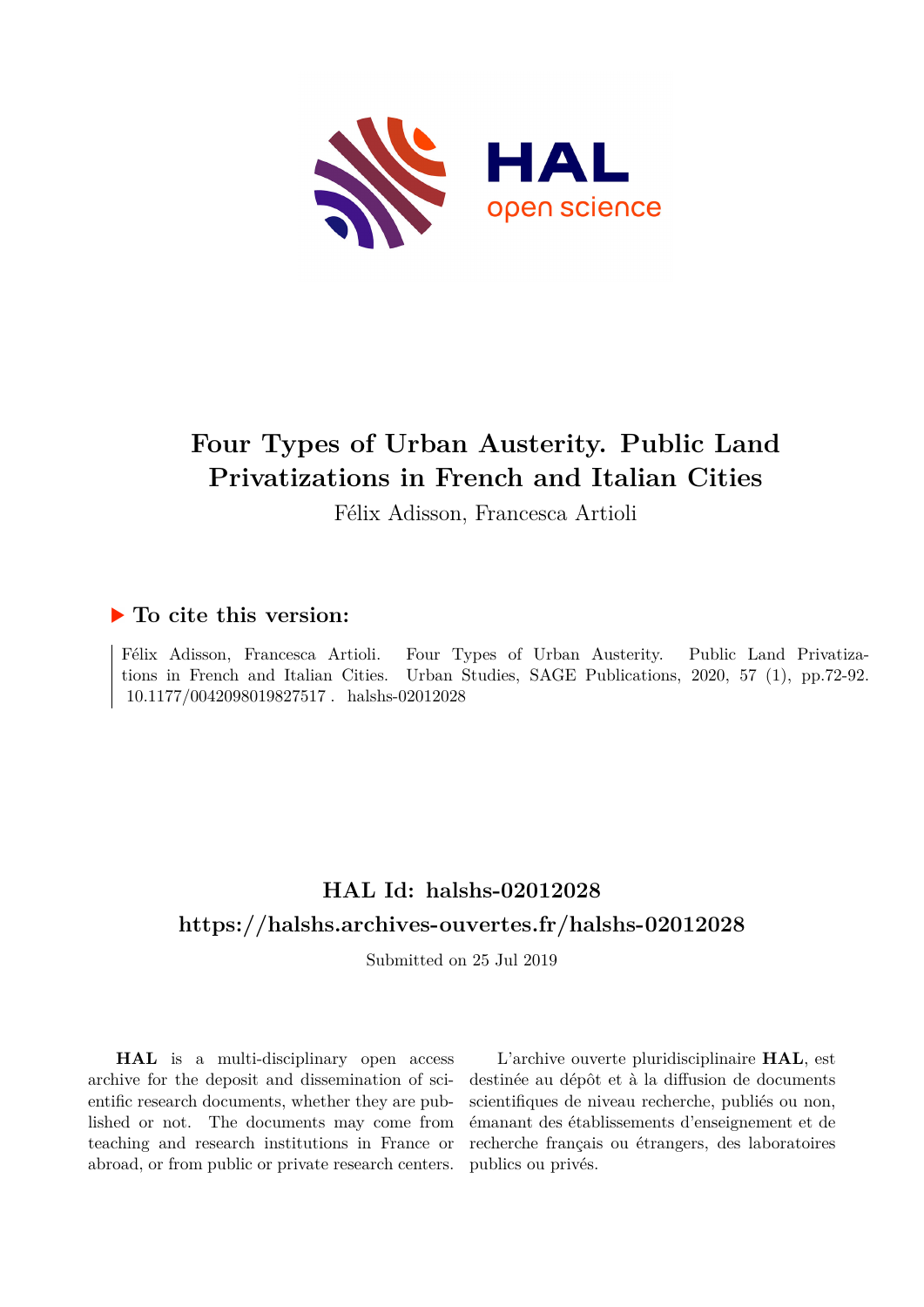

## **Four Types of Urban Austerity. Public Land Privatizations in French and Italian Cities**

 $\overline{\phantom{a}}$ 

| Journal:                                                                                                                                                                                                         | Urban Studies                                        |  |
|------------------------------------------------------------------------------------------------------------------------------------------------------------------------------------------------------------------|------------------------------------------------------|--|
| Manuscript ID                                                                                                                                                                                                    | CUS-740-18-07.R1                                     |  |
| Manuscript Type:                                                                                                                                                                                                 | Article                                              |  |
| <b>Discipline: Please select a<br/>keyword from the following<br/>list that best describes the<br/>discipline used in your paper.:</b>                                                                           | Planning                                             |  |
| World Region: Please select<br>the region(s) that best reflect<br>the focus of your paper.<br>Names of individual countries,<br>cities & economic groupings<br>should appear in the title<br>where appropriate.: | Europe, Western Europe                               |  |
| Major Topic: Please identify<br>up to 5 topics that best<br>identify the subject of your<br>article.:                                                                                                            | Land Use, Method, Planning, Policy, Local Government |  |
| You may add up to 2 further<br>relevant keywords of your<br>choosing below::                                                                                                                                     | Urban Austerity, Intergovernmental System            |  |
|                                                                                                                                                                                                                  |                                                      |  |

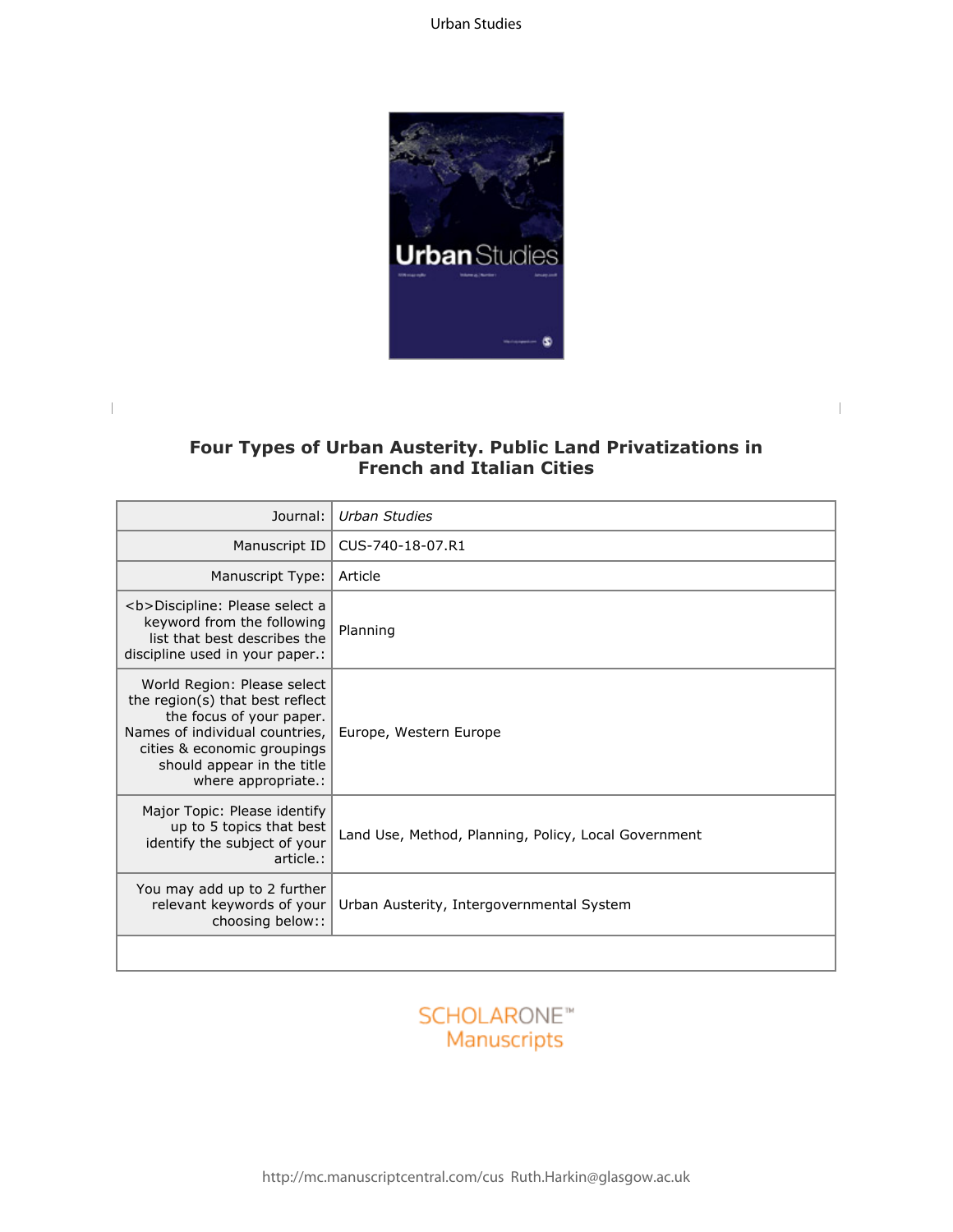## **Four Types of Urban Austerity. Public Land Privatizations in French and Italian Cities**

Félix Adisson and Francesca Artioli

### **Abstract**

This paper contributes to current debates on urban austerity by comparing public land privatizations in French and Italian cities. These privatisations have emerged in several countries during the last two decades as a recurring austerity measure. However, current research does not explain how similar national public land austerity policies result in diverse urban outcomes. This paper tackles this limit by developing an analytical model of the different types of urban austerity. It uses the intergovernmental system and local policy capacity as the main variables to explain four local patterns of austerity, i.e. *gridlock austerity*, *nationally mitigated austerity*, *locally mitigated austerity*, or *opportunistic austerity*. Drawing on nine case studies covering two public landowners, the paper shows that public land austerity policies have become routine practice based on compromises in French cities, but conflictual and based on *ad hoc* solutions in Italian cities.

## **Keywords**

Land use, Method, Planning, Policy, Local government, Urban austerity, Intergovernmental system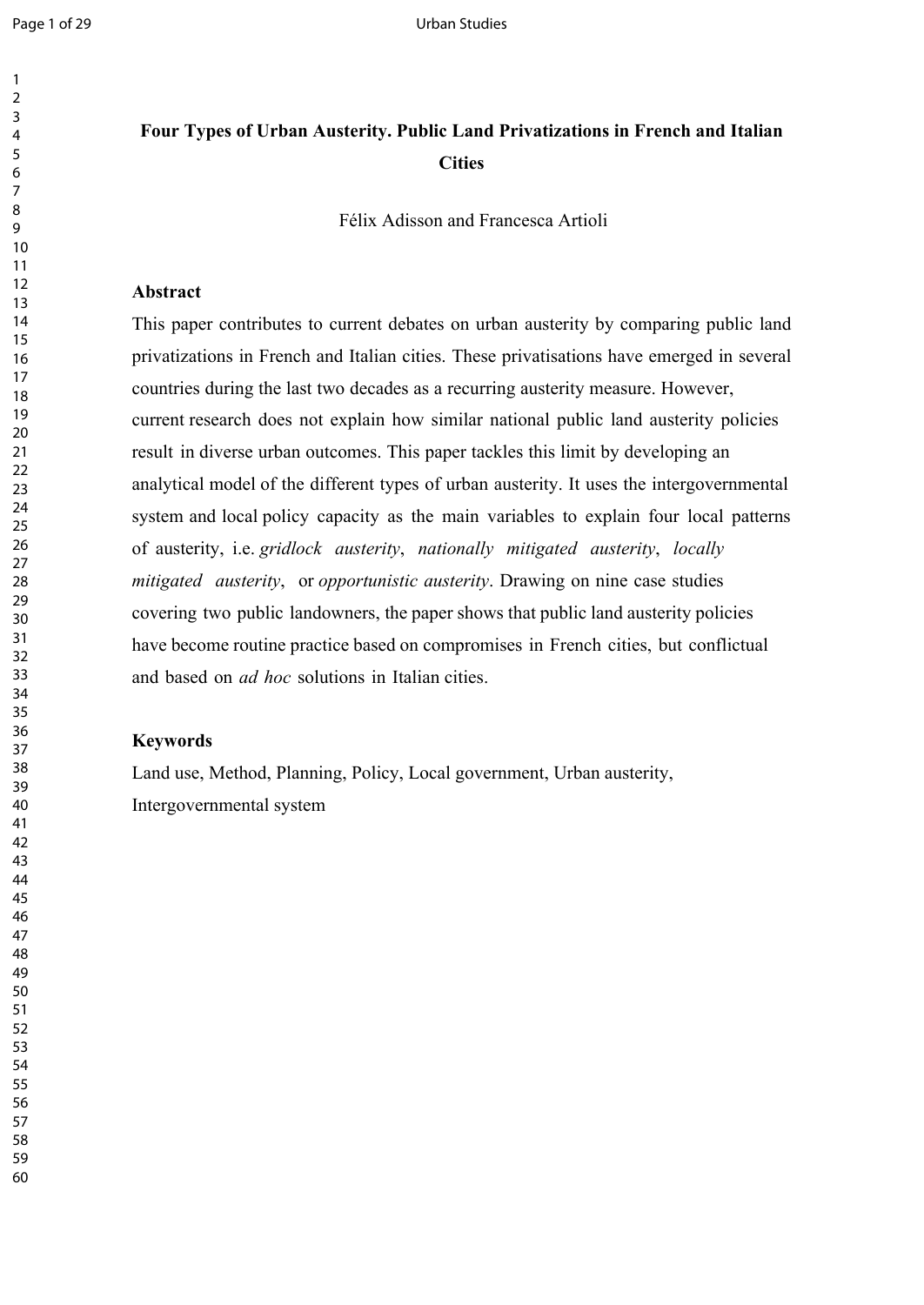#### **Introduction**

It is now clear that austerity is no longer a temporary response to the 2008 financial crisis but a long-term urban policy framework in Western countries. Following Blyth (2013), austerity can be defined as a rhetorical and a practical attempt to make the state responsible for the economic crisis. It is based on the idea that economic recovery depends on state ability to restore the so-called 'confidence' of the financial markets, especially the sovereign debt market. Austerity's main features are the reduction of public debt and deficits by cutting public expenditure, as well as reorganising and privatising public assets, companies, services and employment at all levels of government, including the local one (Pike et al. 2018, p.4). These austerity measures have concentrated effects on urban spaces and populations and their analysis has opened a particular research agenda on urban austerity (Peck 2012; Meegan et al. 2014).

This paper contributes to current debates on urban austerity by investigating its varieties through the study of public land<sup>1</sup> privatizations and their consequences for urban spaces in Europe. This focus on land privatizations is based on the following premises: (i) the centrality of land ownership in urban processes, especially urban development; (ii) the crucial role of state organisations in contemporary urban land dynamics both as regulators and land providers; and (iii) the sale of public real estate as a recurring measure of the austerity toolbox.

Public land austerity policies consist of reorganising and selling public lands and buildings, with the aim of cutting real estate management costs and boosting land disposal revenue. While these processes are at work in countries as different as France, Italy, the UK, Finland and Canada (Artioli 2016; Adisson 2018; Christophers 2017; Hyötyläinen

<sup>&</sup>lt;sup>1</sup> The term 'public land' encompasses the land owned by municipalities which is not addressed in this paper. As for state property, the privatization of municipal lands in Europe is also driven by austerity, but can differ in terms of approach, actors, and regulations (on the distinction between state and municipal land, see Haila 2016: 20).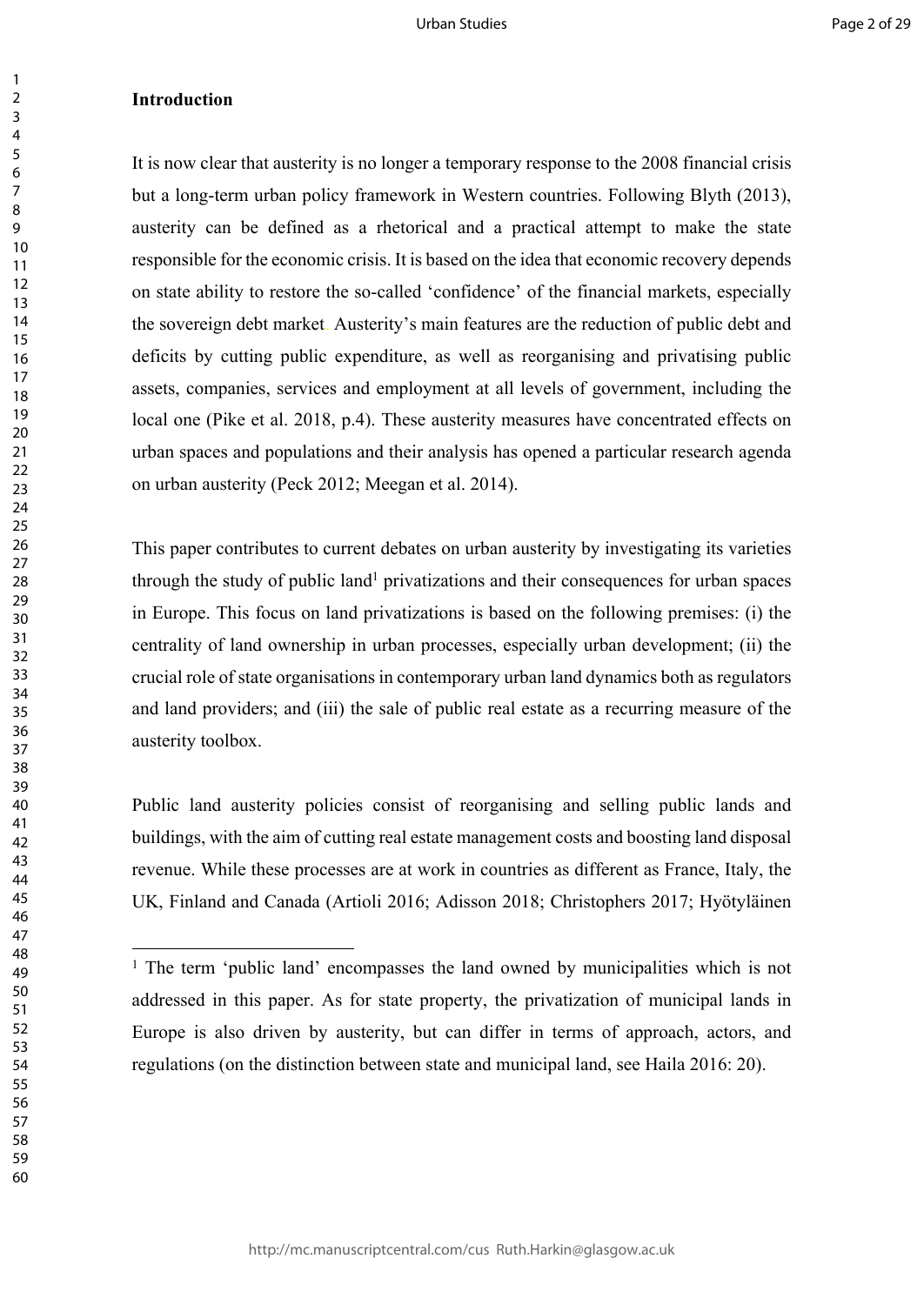#### Urban Studies

and Haila 2017; Eidelman 2016), both the privatization processes and outcomes differ between these countries and their cities. In some cases, they only involve rent maximising strategies. In other cases, newly-developed privatized land projects include redistributional goals. This paper explores how similar national public land policies framed by the same policy paradigm of austerity nonetheless result in diverse urban outcomes.

Existing urban austerity research literature provides limited theoretical explanations for such differences which are seen as the result of different socio-economic conditions or simply overlooked by single case studies. This paper seeks to redress these limitations in two related ways. Firstly, it provides an analytical urban austerity model based on political and organisational variables that explain four local types, i.e. *gridlock austerity*, *nationally mitigated austerity*, *locally mitigated austerity*, or *opportunistic austerity*. These patterns depend on how the intergovernmental system and local policy capacities affect public land austerity policy. Secondly, at an empirical level, the paper provides a multi-level and international comparison based on research into the sale and redevelopment of public land in nine French and Italian cities. This medium-N and qualitative comparative method highlights the different timeframes, processes and material outcomes that can characterize public land austerity locally. The paper demonstrates that public land austerity policies have become routine practice based on compromises in French cities, but conflictual and depending on *ad hoc* solutions in Italian cities. It shows that public land austerity constitutes a state-led process of ownership reform and privatisation that restructures the tenure and layout of the built environment in ways that are shaped by both redistributional policies and local policy capacity.

We first discuss the limitations of previous urban austerity literature in explaining different outcomes between countries and cities, and present the comparative analytical model developed to overcome these limits. Secondly, we explain the benefits of using the model in the case of public land reforms in France and Italy. Thirdly, we compare these public land austerity policies, stressing similarities in reforms but differences in development outcomes in the cities of these countries. Lastly, we analyse the roles that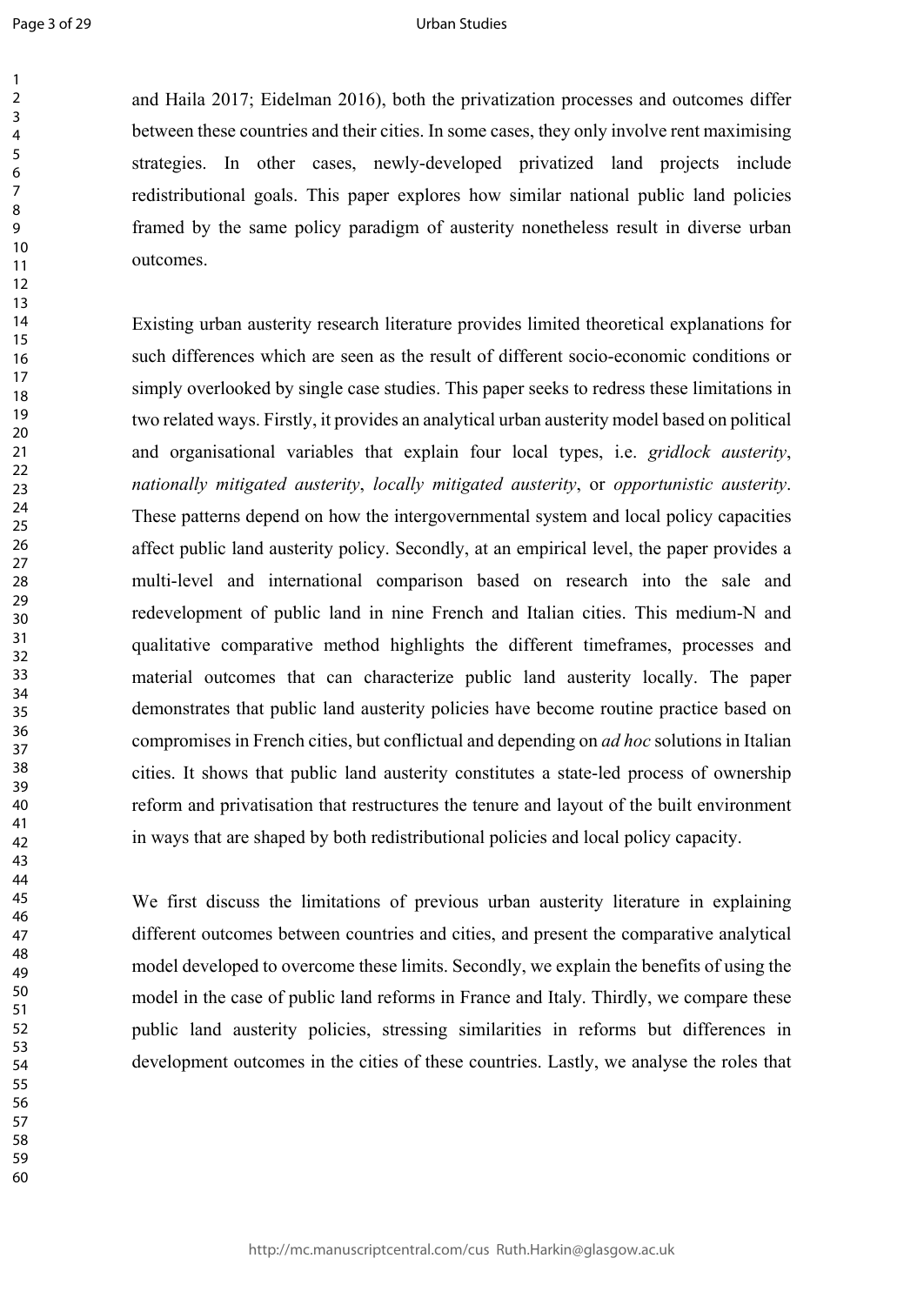the intergovernmental system and local policy capacity play in this differentiation before discussing how this results in different trajectories in terms of local adaptations to the policy paradigm of austerity.

### **Gridlock, mitigated, opportunistic: different types of public land austerity in cities**

Understanding austerity requires an awareness of its geographical diversity and specific local and national factors that underpin differences. When analysing diversity, existing literature displays the limitations typical of an emerging research field: a focus on single case studies (based on a city, country, or policy sector) and a lack of comparison that makes it difficult to explain the variety of austerity policy processes and outcomes. Furthermore, when this process is analysed as a local government response to budget difficulties, there is often a focus on extreme cases such as Detroit (Peck and Whiteside 2016) or Athens (Chorianopoulos and Tselepi 2017). Like a magnifying glass, these extreme cases are good at highlighting the characteristics of a phenomenon (Gerring 2007: 101–2) but have limited representativeness if they are not compared to a larger urban sample.

When diversity is analysed, authors consider that localities are not impacted in the same way because of their different socio-economic features (Meegan et al. 2014; Monastiriotis 2011) or fiscal basis (Gray and Barford 2018). However, moving away from simply focusing on these features, we contend that institutional and political variables shape the processes and outcomes of public land austerity policies. Davies and Blanco (2017) have taken a first step in this direction: when comparing six cities in Spain and the UK, they stressed that the 'institutional forcefields' constituted by cities and regions, as well as 'local traditions mediated the politics and temporalities of austerity' (p.1530). However, their comparison relies on an empirical analysis of local politics and does not define which variables actually account for differentiation or how they do so. In response, this paper draws upon traditional institutional factors highlighted in comparative political research and considers that the intergovernmental system and local policy capacities mediate austerity measures. From there, it develops a systematic comparative framework of the types of urban austerity.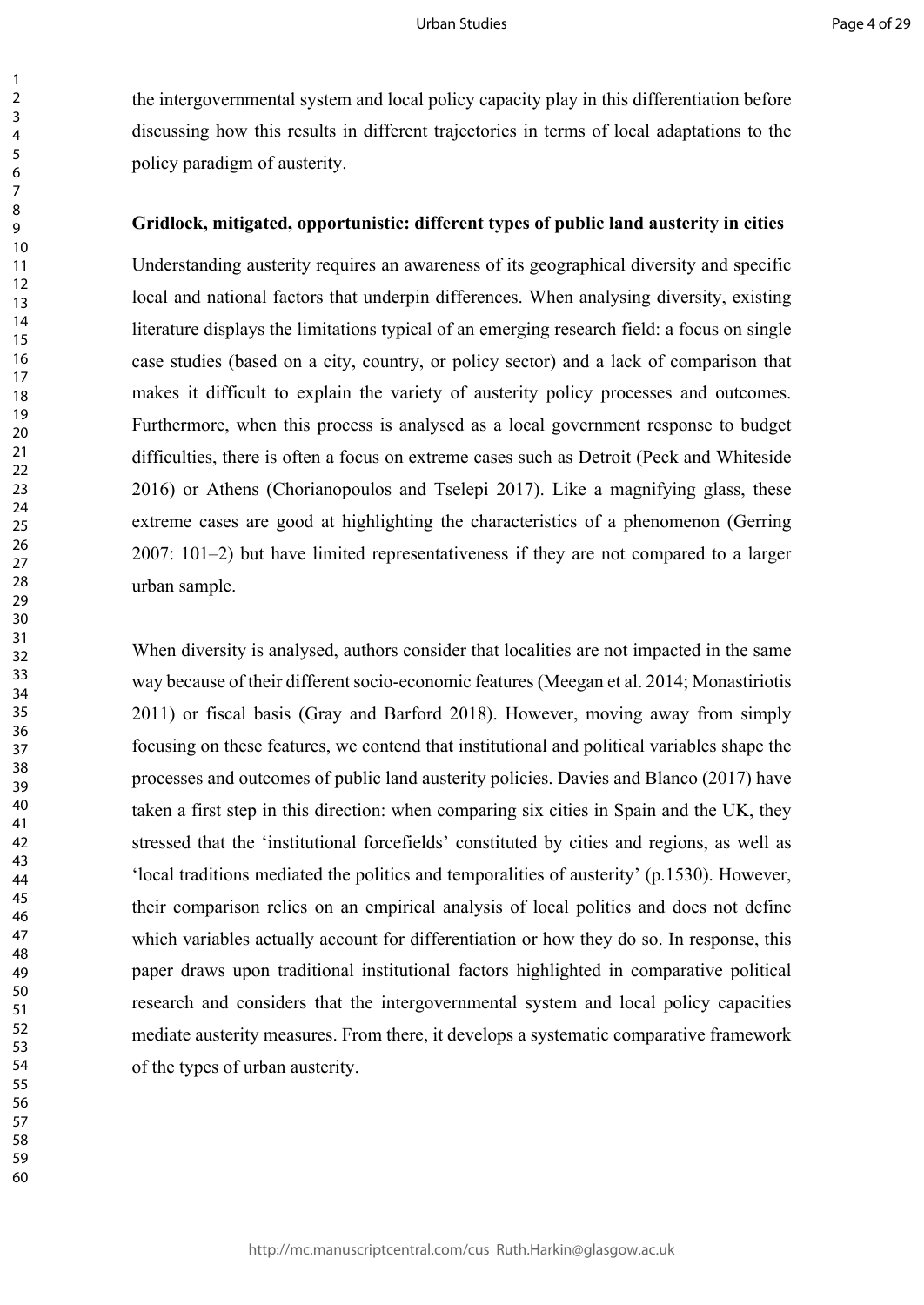Page 5 of 29

#### Urban Studies

The first factor is the intergovernmental system. In urban austerity literature, austerity is 'offloaded' to the local level which has limited or no room for manoeuver (see Peck 2012 on the U.S. case). In a nutshell, 'Washington does to the states, the states do to cities and cities do to low-income neighbourhoods' (p.632). This offloaded austerity is one way in which the intergovernmental system structures the implementation of austerity policies. However, we propose a more complete view of the intergovernmental system, meaning the set of institutional and political ties between central and local government. First, the literature on territorial politics and multilevel governance has underlined the complex patterns of political negotiations between different levels of governments (i.e., Keating 2013). Central government rules are negotiated and adjusted at local level (Goldsmith and Page 2010). It is then likely that these political and institutional ties also function as bargaining arenas in the case of urban austerity measures. Second, in European states, the intergovernmental system has a strong redistributional function in several ways. The transfer of resources from central to local level is one way in which political support for central government is maintained (Tarrow 1977) and inter-regional transfers of income still represent a substantial portion of state budgets (Storper 2016). The welfare state functions through national redistributive mechanisms (income redistribution, pensions, benefits, etc.) that shape both European urban societies and built environment. Therefore, while central authorities may adopt stringent austerity policies, the intergovernmental system can 'soften' austerity at the local level because of these bargaining and distributional features. It can provide local planning authorities with additional resources that help to counteract the power of private market actors (Kantor, Savitch and Haddock 1997) and/or support redistribution programmes (e.g. social housing, green spaces, cultural and health facilities, etc.).

The second factor under consideration is local policy capacity defined as the power of local governments to formulate and implement their own policy agendas. Following decades of research, we consider that this capacity is determined by two main features: *power over* and *power to* (Stoker 1995). The former is largely determined by the resources (especially financial resources) at the disposal of local authorities. The latter refers to the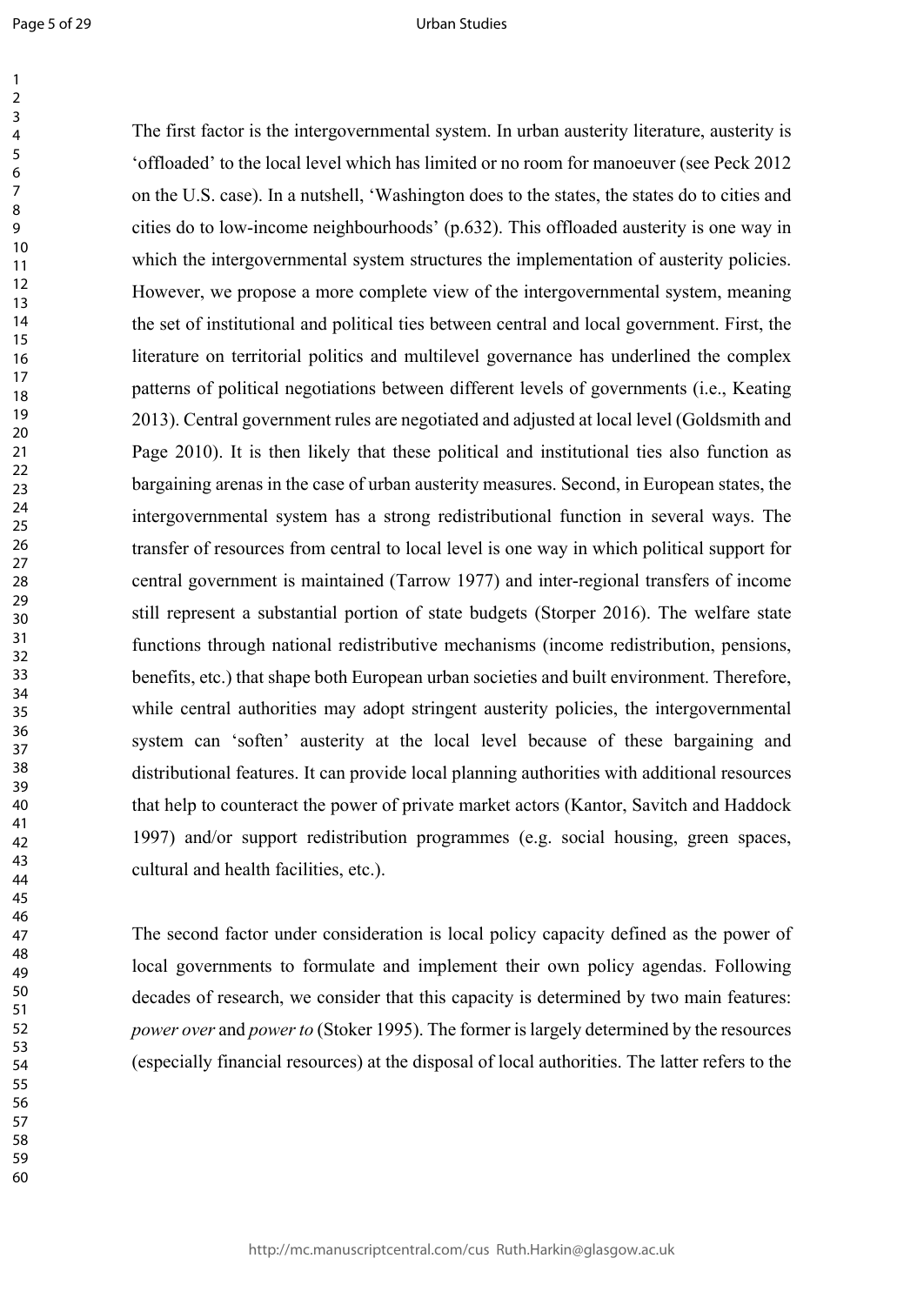forms of routinized cooperation between actors belonging to various institutions and interests groups that drive local policies, notably urban development. Therefore, local policy capacity can also reshape austerity policies at local level. Indeed, as certain authors insist, uneven local administrative and financial capacity (Lobao and Adua 2011; Meegan et al. 2014), as well as enduring forms of coordination and redistribution (Davies and Blanco 2017) account for local and regional variation in austerity policies. While the intergovernmental system can contribute to shaping local capacity, the latter has its own autonomy and cannot be considered as simply dependent on supra-local conditions. Indeed, a quick analysis of local capacity within a given country reveals considerable variety, which is the result of long-term institutionalised arrangements, organisations and expertise as well as localized resources and different fiscal bases.

Based on these two factors, we have developed a typology that systemizes four types of urban austerity (see Figure 1). The first axis refers to the degree of redistribution in the intergovernmental system, and the second to local policy capacity in both financial and organisational terms. The two axes are separated for analytical purposes in order to point up their interplay through typology and at the empirical level. Firstly, *gridlock austerity* is characterized by cuts in government expenditure that are exacerbated by scarce local resources (bottom-left). Secondly, *locally mitigated austerity* arises from local policy capacity that counterbalances national austerity measures (bottom-right). Thirdly, *nationally mitigated austerity* results from the persistence of a redistributional intergovernmental system in a context of national austerity reforms and low local policy capacities (top-left). Lastly, situations of *opportunistic austerity* arise when intergovernmental redistribution combines with high local policy capacity, i.e. where local governments can curb national austerity policies in ways that are favourable to their agendas (top-right).

[Insert Figure 1 here]

#### **Comparing public land austerity policies in French and Italian cities**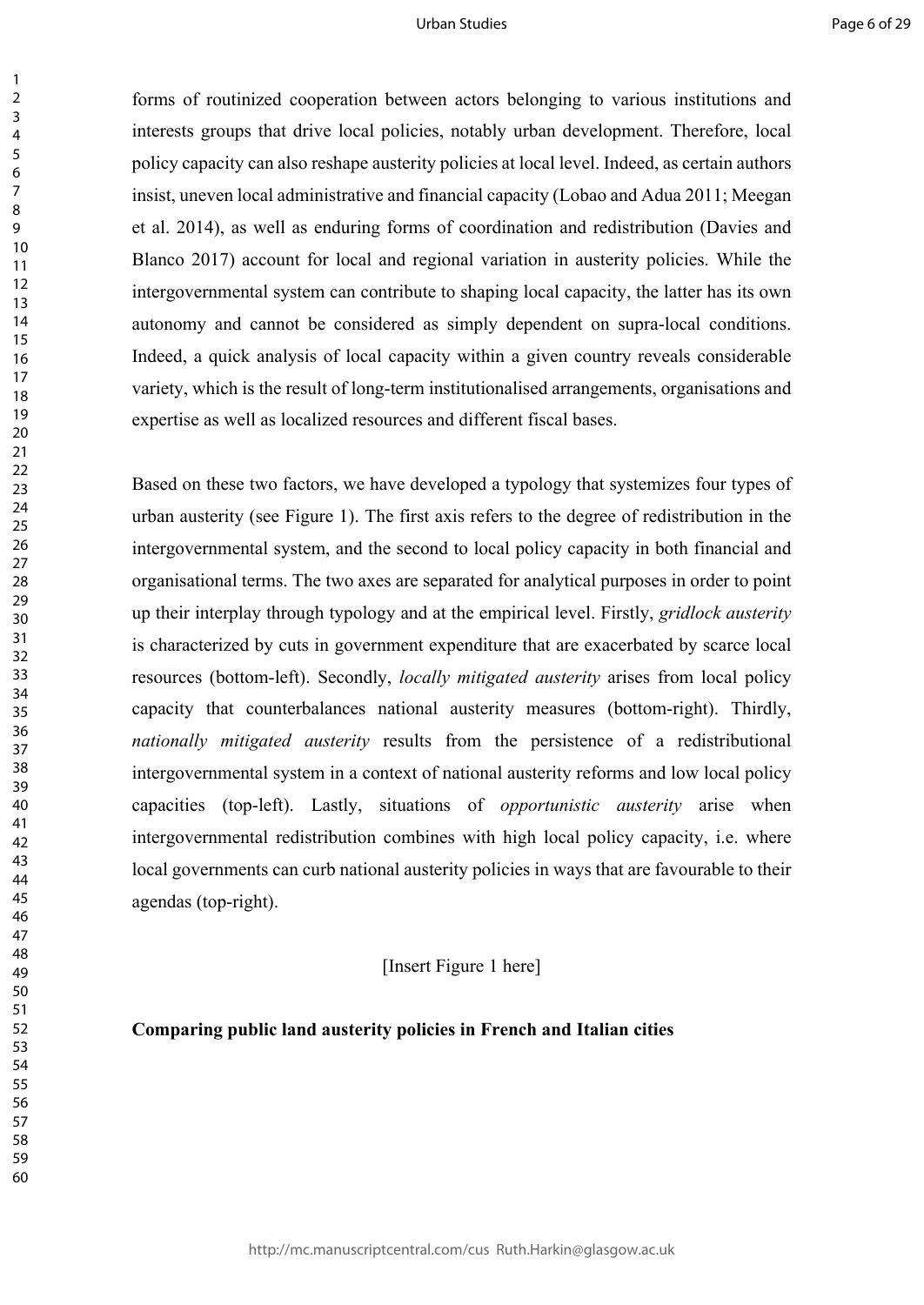Page 7 of 29

 

#### Urban Studies

We use the comparative model to analyse public land disposals, a typical austerity measure (Peck 2012; Lobao and Adua 2011). Public land austerity policies may be defined as reforms designed to reduce public real estate management and maintenance costs and generate financial gains from sales which have become an increasingly relevant stream of revenues for both debt repayment and new investment. Like many other austerity policies (Streeck 2014), public land austerity policies mainly pit creditors and investors against citizens (Piganiol 2017) and tend to favour the formers. Public administrations sell off their assets and justify doing so by the need to obtain revenues in the face of reduced budget capacities. This relationship between austerity and the sale of public property started long before the 2008 crisis (Kivell and McKay 1988: 174) but the latter reinforced the phenomenon, turning public properties into 'strategic resources' for governments (Besussi 2013).

Public land austerity policies are part of deeper processes of neoliberal state reforms (Christophers 2017; Whiteside 2017). Shaped by new public management principles (Hood 1998) and justified in the name of public debt reduction, these policies fundamentally change how public property is understood and managed – and sometimes redeveloped – by public authorities. They overhaul the legislative framework and apply a whole range of market-based instruments, organisations and calculus for managing public sector land. Accordingly, the central, sectorial and local administrations in charge of public property are either recast or reformed, and became key actors in disseminating these new approaches across various government bodies (Artioli 2016; Adisson 2018). Furthermore, public land austerity policies entail major social and political consequences due to the organisational, redistributional, and welfare functions of public land ownership. This is especially true in European cities where public ownership is historically strong, widespread and politically legitimate (Haussermann and Haila 2004). Public land together with spatial planning policies were used in urban development to channel and regulate market forces and to attain redistributional goals. More generally, this is the means through which public bodies performed their primary tasks and provided part of the benefits of the welfare state (housing, hospitals, etc).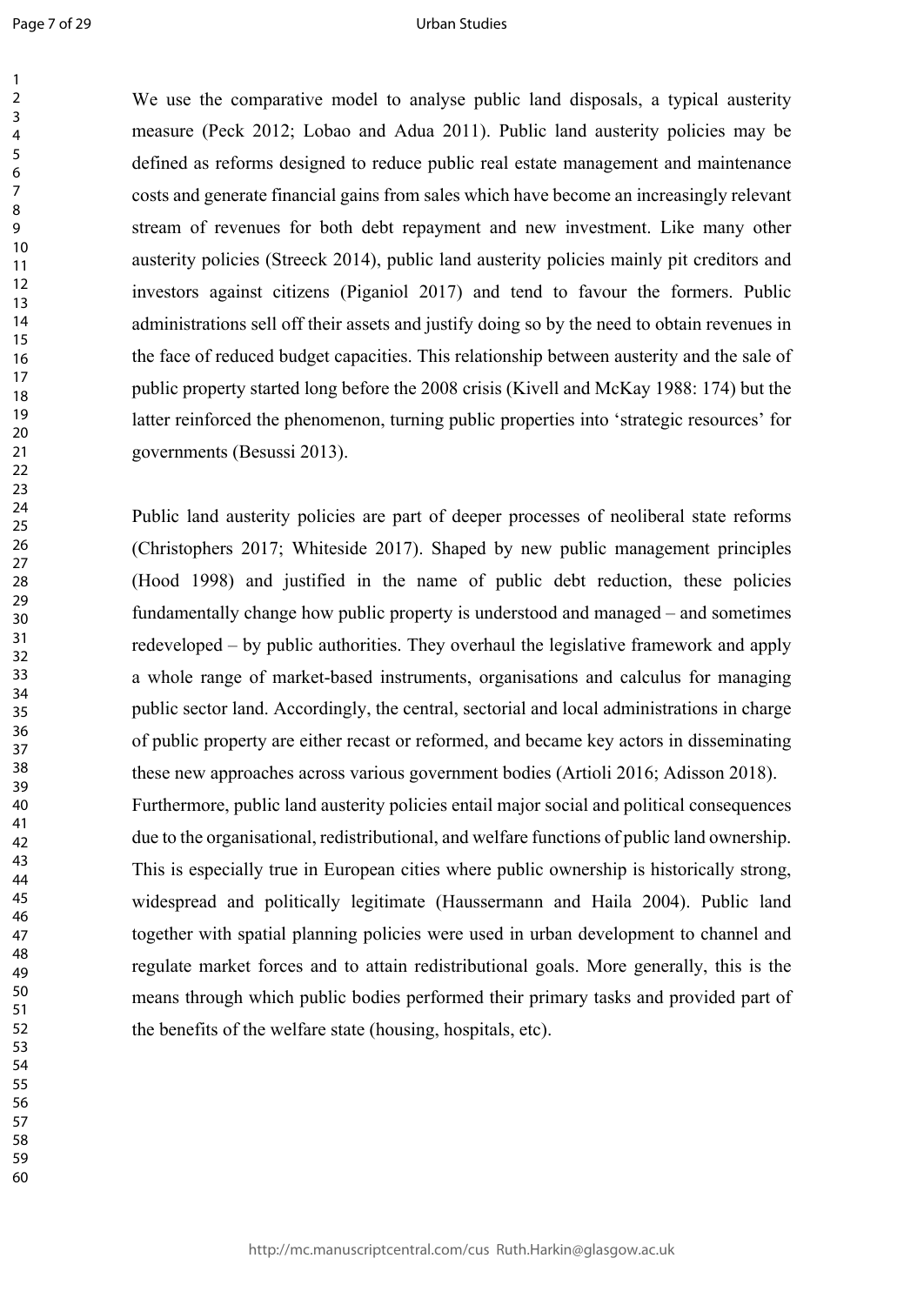To analyse how the intergovernmental system and local policy capacity shape different public land austerity policies in cities, we developed a multi-level research design comparing property redevelopment in two sectors (railways and defence), in nine cities located in two different countries (France and Italy). Using a case-oriented comparative approach, similarity and difference are the logical bases used to explain given cases, considered as complex combinations (Della Porta and Keating 2008). Such an approach facilitates generalisations concerning historical divergence, as well as different processes and structures over time. Here, comparing different cities in the same country makes it possible to analyse changes in local policy capacity while cross-country comparisons factor in the effects of the intergovernmental system. The two selected countries – France and Italy – are 'most-similar cases' which make it possible to focus on how the key factors in public land austerity policies actually work. In fact, despite Italian regionalisation, they are similar in terms of their 'Napoleonic' local political administrative systems (Goldsmith and Page 2010) and their urban planning systems and professional cultures (*urbanistica* and *urbanisme*) (Directorate General for Regional and Urban Policy 1997). The nine areas are selected through non-random, criterion-based sampling for comparative qualitative research. The main selection criterion is that all cities have a significant military and railway infrastructure. Stemming from this common denominator, we selected a 'maximum variation sample', where the central phenomenon, i.e., state land privatisation and redevelopment, cuts across a variety of cases (Ritchie et al. 2003). This controls for specific local features at country level. Indeed, the nine urban areas (four in France and five in Italy) cover very different city profiles in terms of size, administrative position and capacity, economic position, and real estate market (see Table 1).

Two types of major public landowners are considered in the paper: railway companies and the defence forces. They are among the most important landowners in both Italy and France. In France, railways companies own 110,000 hectares of land and 12.5 million square meters of buildings, while the Ministry of Defense owns 329,431 hectares (2010)<sup>2</sup>.

<sup>&</sup>lt;sup>2</sup> Aggregated data on railway and defense real estate is not available for Italy.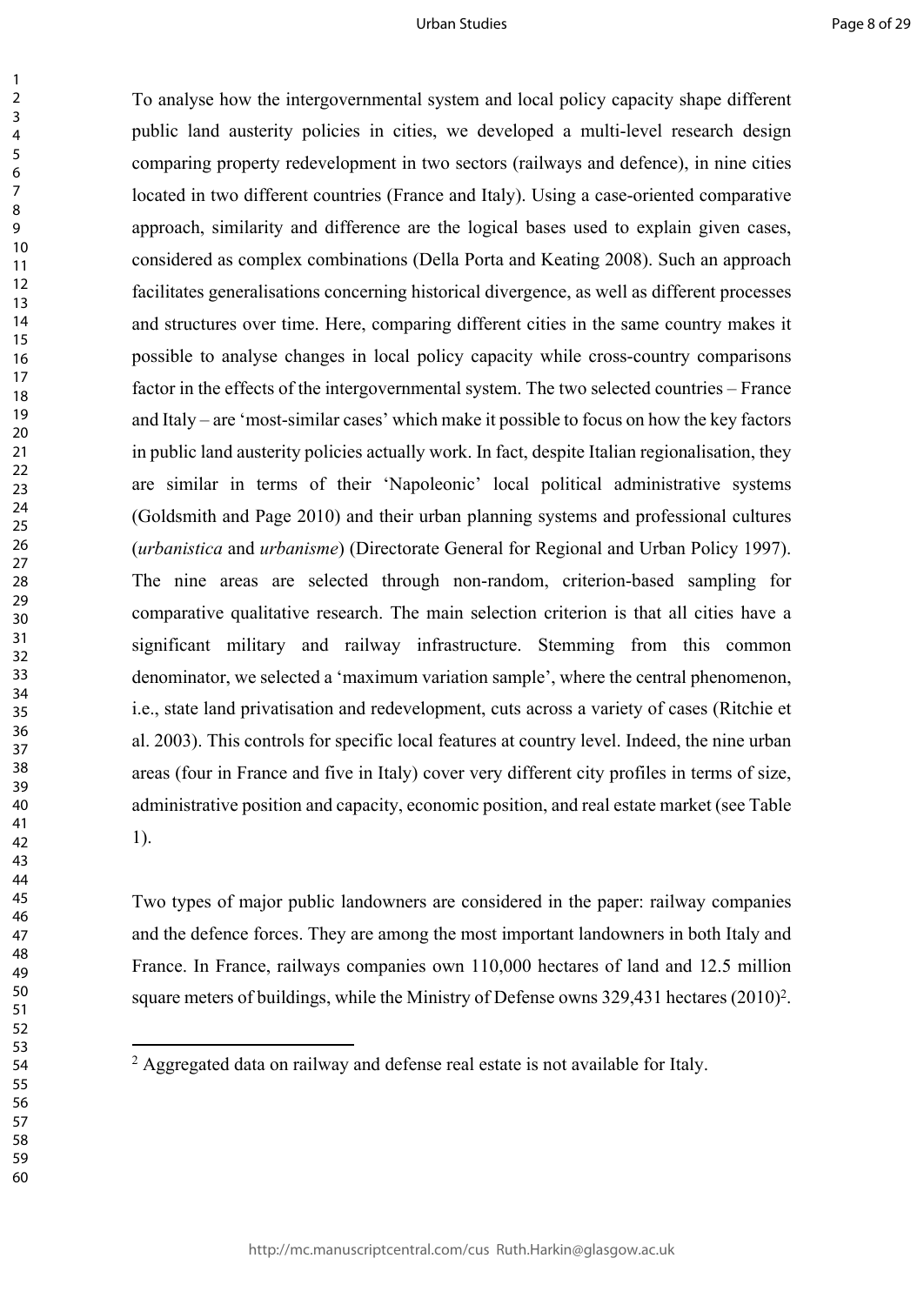Page 9 of 29

 

#### Urban Studies

Most importantly, they are major landowners in cities, with properties generally located in peri-central areas. For instance, in the 1980s, before the wave of major urban redevelopment projects on former railway sites, the publicly-owned railway company SNCF possessed no less than 500 hectares in Paris, 4.7% of the city's total surface area. Similarly, today in Milan, the military and railway areas considered for redevelopment projects represent about 176 hectares (nearly 1% of the municipal surface area). Consequently, they can provide a significant understanding of state land austerity policies and the consideration of these two sectors within each country controls for sector-specific features and processes.

## [Insert Table 1 here]

We studied public land austerity policies in cities by analysing the scope, procedures, and material outcomes of the sale and redevelopment of military and railways zones since the first initiatives of the late 1990s up to the present. Regarding our key factors for explaining variation, we analysed the intergovernmental system by considering the formal and informal institutions for central and local government bargaining (e.g. the Prefect, political ties of the local elite) and other state policies that apply to land (e.g., housing policy). In order to gauge local urban development policy capacity, we considered both the financial situation of the municipal government and its organisational resources in the field of spatial planning.

Data for this paper comes from multi-location, extensive fieldwork conducted mainly between 2012 and 2014 for the authors' PhD thesis. The main methodology was qualitative and relied on semi-structured interviews in cities, rounded out by interviews at the state level. In total, the paper draws on 273 interviews conducted with railway company and army representatives in charge of real estate, elected local officials and civil servants and officials in other local planning bodies, leaders of local civic groups and activists, and senior officers in charge of national property. In addition, we drew upon analyses of documents related to various redevelopment projects, planning documents, real estate strategies and legal and budgetary regulations for public landowners.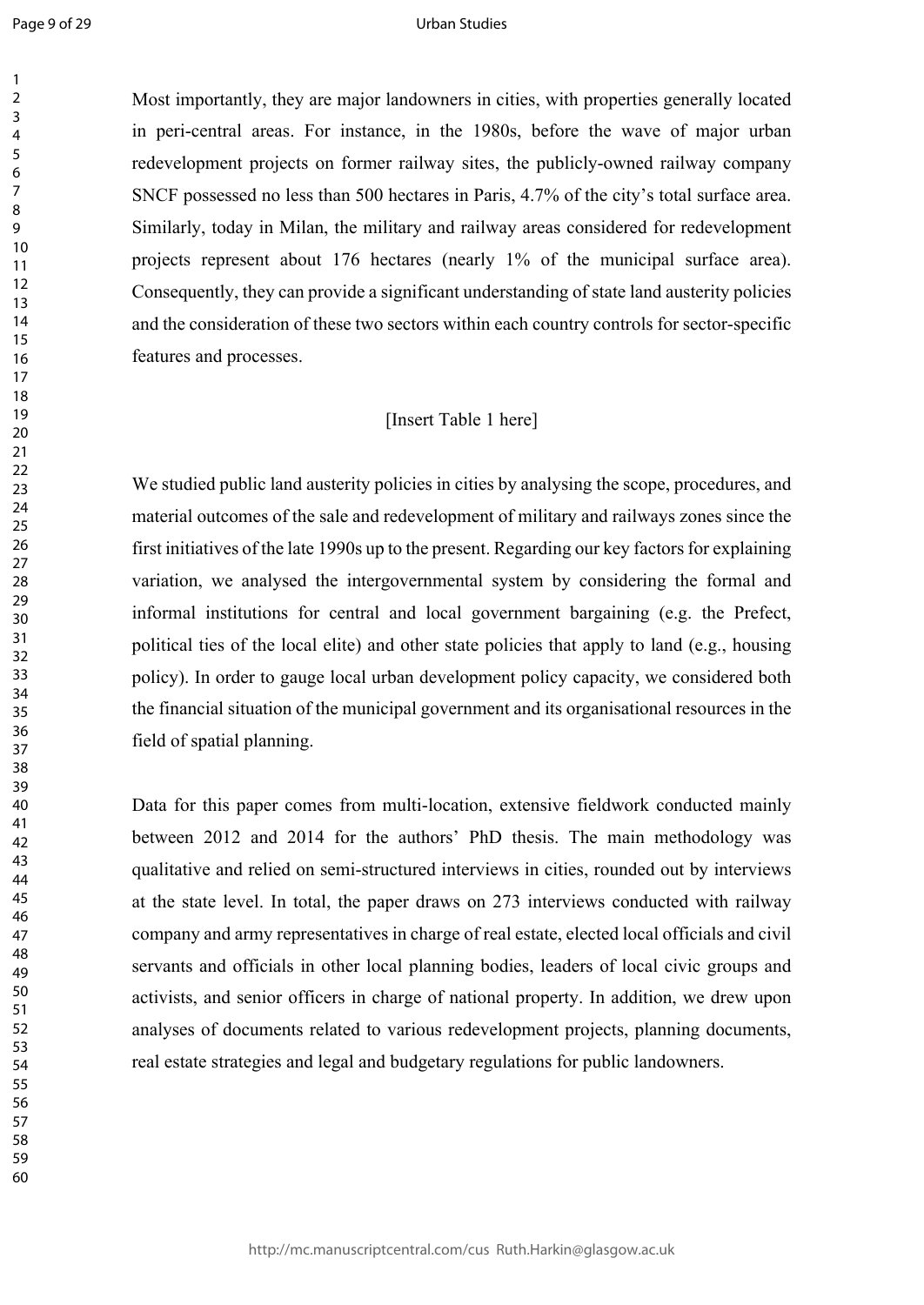### **Similar public property ownership reforms but different development outcomes**

State land austerity policies in the two countries present strong similarities in terms of the drivers of reforms, rationale and organisational choices. In both France and Italy, these policies date from the beginning of the 1990s – long before the 2008 crisis – as a mix of cross-cutting state reforms aimed at 'rationalising' and privatising public land, and sectoral reforms in both the defence and railways fields<sup>3</sup>. They were driven by pressure from central governments to clean up the financial situation of the key defence and railways sectors (and of the public sector in general) by extracting capital gains from privatisations. The underlying legitimising narrative was debt-reduction, in the name of which public real estate was increasingly being analysed in both countries in terms of its management costs and as a potential financial resource.

Ministries of Defence initiated policies to sell off their assets beginning in the early 1990s due to changes in defence strategy at the end of the Cold War and increasing pressure from central government. In France, the Treasury wanted real estate privatisations to balance the defence budget and compensate for the decline in the amounts being allocated from central government. As an extra incentive, revenues raised were reallocated to the defence budget. In Italy, it was the national debt that drove public real estate policy, which then targeted Defence as one of its major potential sources of income.

Driven by EU market integration, railway sector reforms that started in the 1990s increased pressure on debt-ridden publicly-owned firms with the aim of transforming them into financially sound companies. In both countries, this ultimately culminated in real estate disposal strategies. In France, between 1997 and 2014, a newly-created company in charge of managing the infrastructure was left with two thirds of the public rail debt by the historical operator. In order to balance the books, it was also left with the assets (infrastructure, land, etc.) and, because of this accounting link, reducing the debt

<sup>&</sup>lt;sup>3</sup> For a more detailed demonstration of the arguments presented in this section, see Adisson (2015) and Artioli (2014).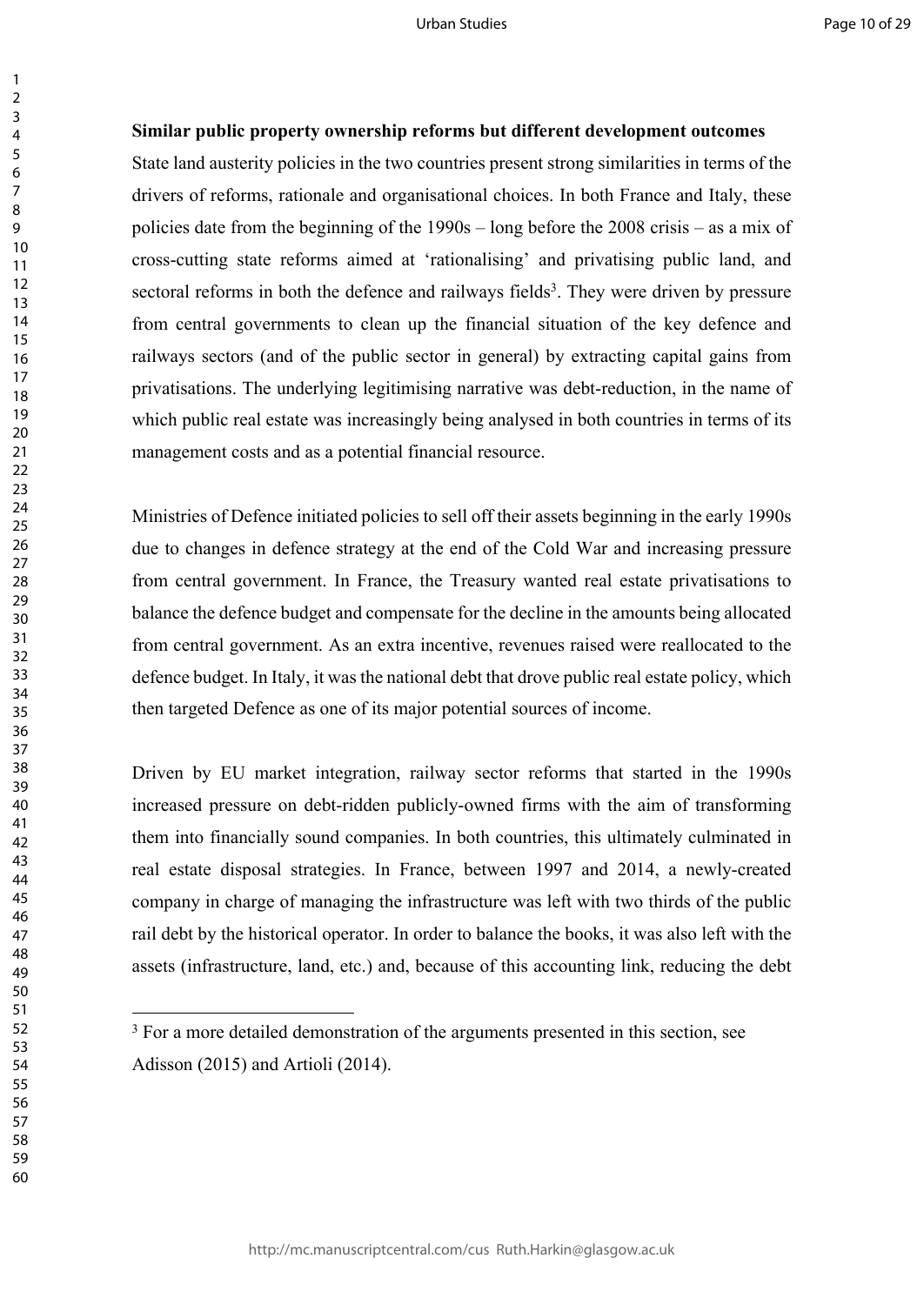#### Urban Studies

was tied to the sale of assets. The same link between liabilities and assets has existed in Italy since the 1990s – albeit through a different holding company-type arrangement – leading to repeated 'spin-off operations' through ad-hoc companies.

To achieve privatisation goals, the organisational and commercial management of state land also evolved. New units in charge of real estate portfolio 'rationalisation' were created within the Ministries of Defence and by the railway operators – the latter also hired managers with backgrounds in planning and real estate. Furthermore, this state land was subject to comprehensive inventories based on categories taken from the private real estate sector to make it more conducive to privatisation.

Despite this similarity in public landownership reforms, the analysis of public land sales and redevelopment in the nine cities reveals sharply differing outcomes between the two countries: privatisation with redistribution in French cities, and gridlock without redistribution in Italian cities. Table 2 summarizes these differences in the effectiveness of privatisation, the procedures used, and the development content.

## [Insert Table 2 here]

First, privatisations were much more effective in France. Public lands were sold and redeveloped almost systematically in the four cities and sales concerned both military and railway brownfield sites. As with any kind of regeneration process, implementation is quite long (15 years is a regular timeframe) but once these lands were declared as being no longer useful for their landowners, reflections about redevelopment tended to begin and complete (e.g. the Clichy Batignolles project in Paris, Boulevard de Trêves in Metz). By contrast, in Italy the pace of sale and redevelopment of large publicly-owned properties was much slower and more erratic (for a similar observation see Gastaldi and Camerin 2017). Unlike in France, no material transformations whatsoever took place in any of the five cases considered despite more than a decade of negotiations – and sometimes land transfers – except for one small building in Udine.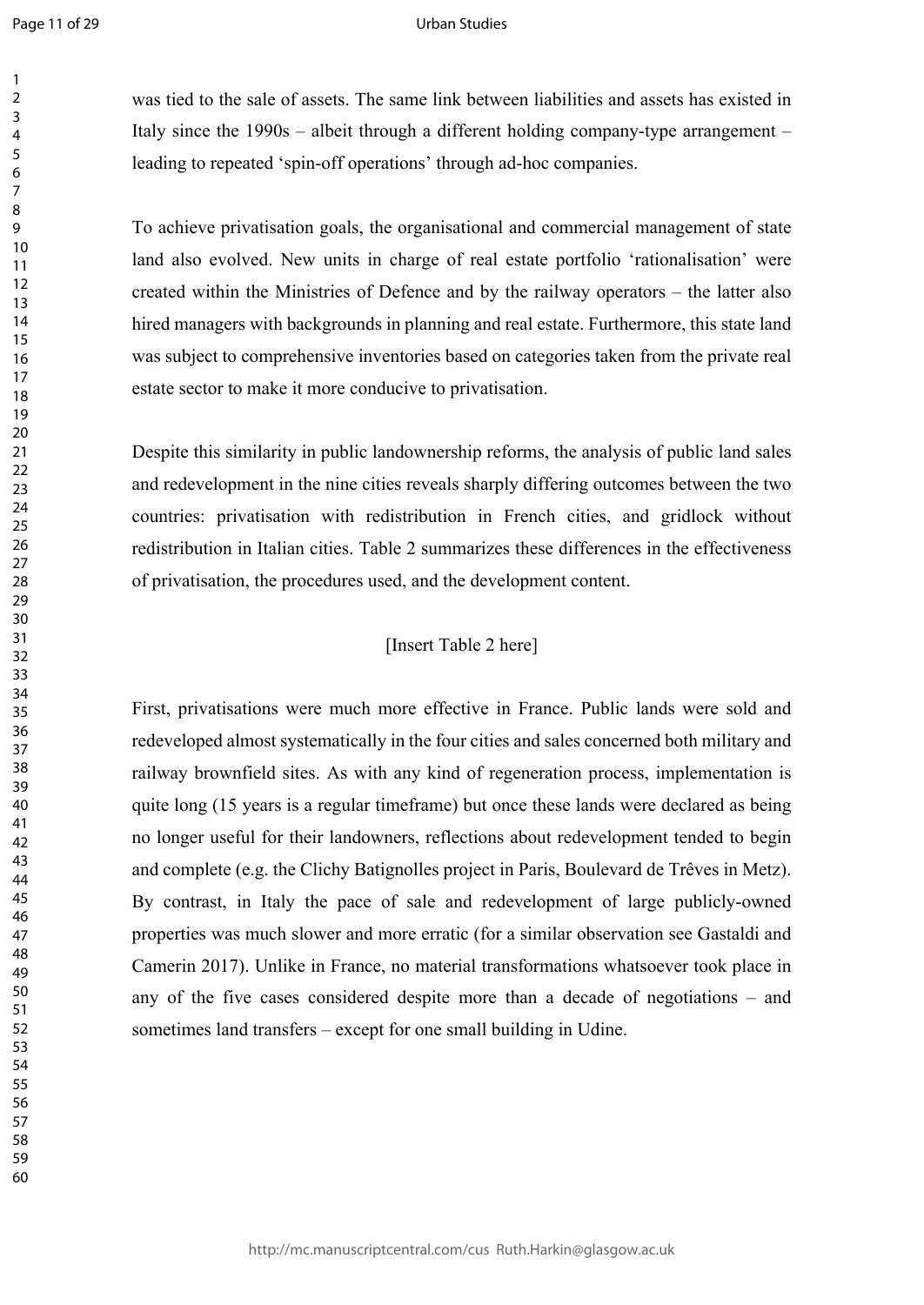Secondly, while sale and redevelopment processes in France were relatively homogenous and pacified, they tended to be variegated and conflictual in Italy. In France, sale and redevelopment followed procedures and project management processes that were quite 'routinized' and homogeneous from one city to the next. Indeed redevelopment projects in Paris, Nantes, Metz, and Toulon were: i) negotiated by a similar set of actors – the municipality (or metropolitan government), the landowner (the Army or the railway company), the Prefect and other decentralised state offices; ii) relied on a similar set of planning and operational documents (State-Region planning contracts, memoranda of understanding, mixed-development zones, etc.); iii) and managed during the implementation phase by publicly-owned and locally controlled development companies. In Italy, not only did the levels of governments involved as well as their role vary, but their involvement also changed during the negotiation process. Actors' configurations varied greatly over time and from city to city. For instance, in Milan, the role of the Region has depended on the degree of political divergence or alignment with the municipality: it was absent in the early meetings leading to the first agreement, but subsequently played a significant role in the negotiation (albeit limited to the issue of the regional rail transport) through the late 2000s, before being ultimately marginalized. In Bolzano, the provincial government launched the negotiations and technical studies at the end of the 1990s but was then supplanted by a proactive municipality, before eventually taking back control.

Ultimately, the features of urban redevelopments also differed between the two countries. Interestingly, while public land privatisation was on a larger scale in France, the material outcomes tended to be more redistributional and to incorporate more social benefits. Indeed, the end-developments combined similar proportions of market uses (either commercial, residential or office space), public facilities and social housing: several projects include a substantial portion of social housing (ranging from 30% in Nantes to 50% in Paris/Clichy Batignolles) and other public amenities (e.g. the New Hôpital de Mercy in Metz or the big public parks in Paris and Nantes). By contrast, the planned material outcomes were more variegated in Italy and tended to be less redistributional. Mixed-use plans were put forward but the shares of social housing, green areas or other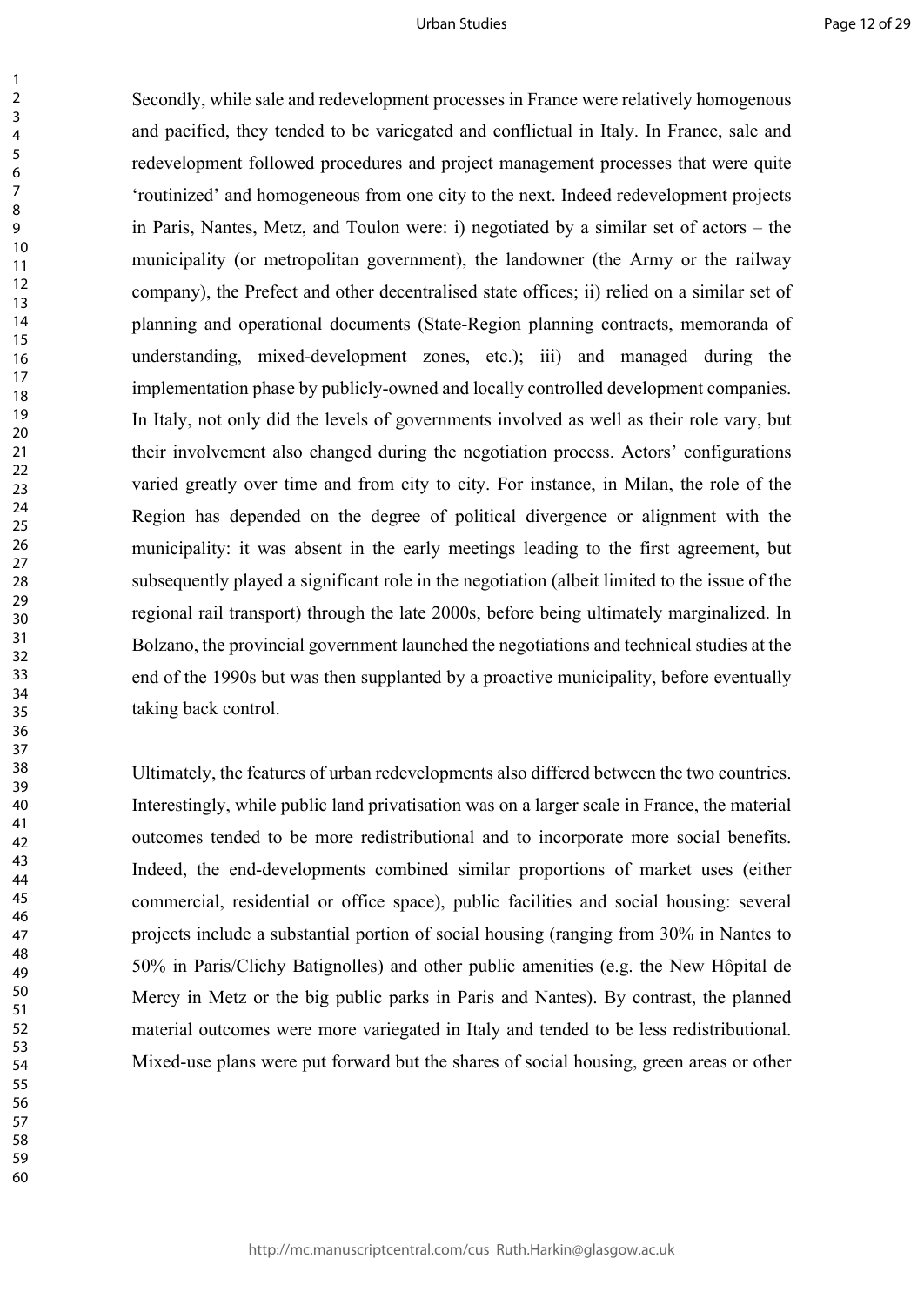#### Urban Studies

public facilities differed more between cities and were not achieved. The paper now turns to explaining these differences between France and Italy.

### **Intergovernmental systems and local capacity to shape public land austerity policy**

## *The intergovernmental system*

The intergovernmental system – one of the two key explanatory factors considered – shapes local implementation of public land austerity policies in two ways: by promoting land uses that provide public facilities and redistributional initiatives such as social housing or cultural and health facilities, and by providing bargaining arenas where austerity can be negotiated. These bargaining and distributional features curb national reforms at local level. Observed differences in intergovernmental systems place the French cities in the upper quadrants of the typology (i.e., nationally mediated austerity and opportunistic austerity), while Italian cities are in the lower quadrants (i.e., gridlock and locally mitigated austerity) (see Figure 1).

In France, two mechanisms provided intergovernmental support for redistributive measures and had a significant impact on both the mitigation and routinization of public land austerity policies. This resulted in the incorporation of redistributional goals into public land redevelopment programmes that were at odds with the dominant revenueraising goal. First, national housing policy supported the sale of a number of public plots at below-market prices and imposed a minimum share of social housing. Since 2005, several laws and decrees have promoted the construction of new homes on public land (laws n. 2005-32 and n. 2013-61). As major landowners, both railway companies and the army were subject to this policy in all cities apart from Metz. More generally, the law on solidarity and urban renewal (*Solidarité et Renouvellement urbain)* requires local governments to build at least 20% of social housing within the municipal housing stock. Consequently, public land redevelopment is used by local governments to build social housing in order to achieve this rate. Second, while the Ministry of Defence oversees a reduction in its real estate portfolio, it also supports reconversion programmes for local communities affected by the closure of military bases (Artioli 2016). As stated in a ministerial booklet about reconversion: '*The Ministry of Defence is willing to dispose of*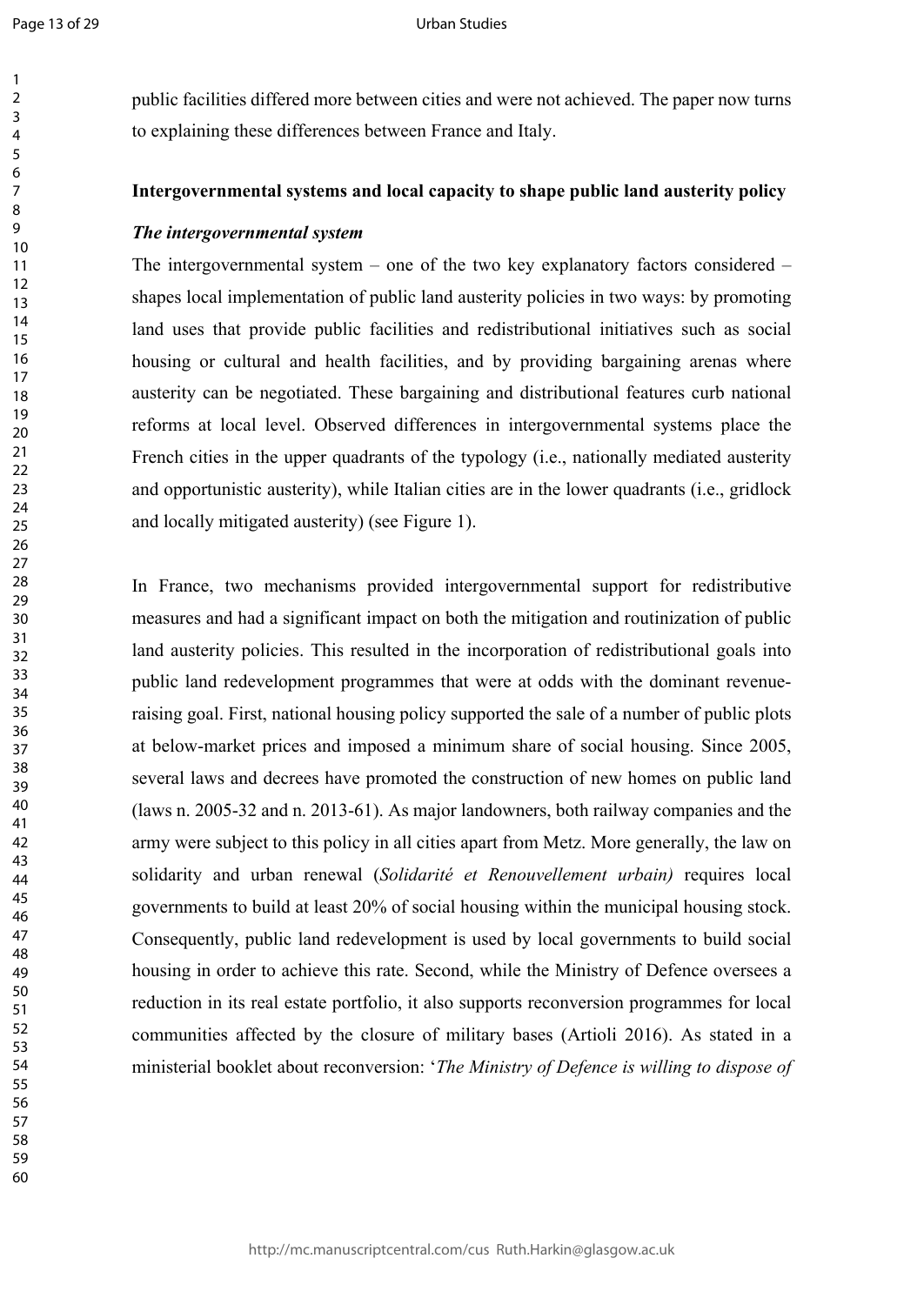*real estate through a partnership with local governments, by listening to their reconversion projects and facilitating their efforts for reconversion'* (Ministère de la Défense, 2006: 11). Since the beginning of the 1990s, this has played a mitigating role: the Ministry has provided local governments with funds for property redevelopment studies and in 2008 it also listed specific assets located in the areas most affected by base closures to be sold for a symbolic amount of one euro (e.g. Metz). In addition to these initiatives, the systematic involvement of others state organisations made the privatization process in France both more homogenous and routinized. Within the Treasury, the department managing state-owned real estate defended the interests of the state as a 'normal' (i.e. private) landowner through carefully overseeing land evaluation processes and approving final sale values. Finally, the Prefects (i.e., the government's representative at local level) both mediated between local governments and landowners and oversaw the integration of national priorities into local redevelopment programmes. In Nantes for instance, the Deputy Director of the Prefect's office in charge of territorial development summed up its role as follows: *'We are needed because the role of central government is to move things forward, mediate and regulate all of these operations'* (Interview, September 2012).

Conversely, this intergovernmental involvement is not to be found in Italy. First, available public land was not used to support redistributional policies. Indeed in Italy the production of affordable housing is completely 'decoupled' from public land redevelopment. Apart from a short-lived initiative at the beginning of the 2000s, the sale and redevelopment of public real estate was not used as a tool to support regional development. The military property reconversion programme did not include any brownfield management tools. Its focus was on defence industries and the professional reconversion of workers. Second, the absence of cross-cutting government planning departments explains the huge range of stakeholders' configurations and procedures at local level. The railway companies and Defence Ministry were standalone actors in sale and redevelopment negotiations with weak institutional ties to local governments, resulting in very erratic communications. Apart from the property owner, the redevelopment process did not involve any other central government department in a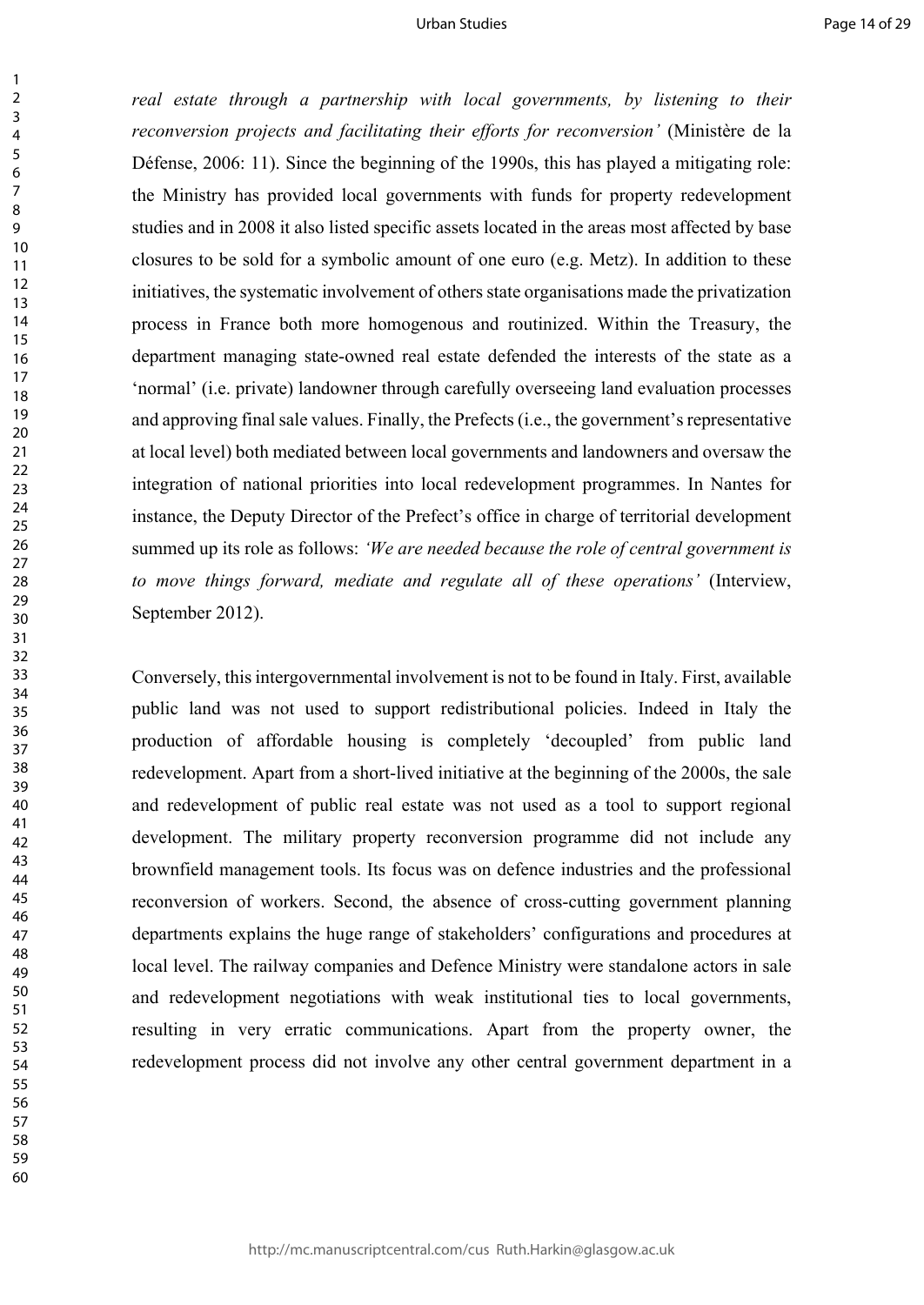#### Urban Studies

systematic way. In addition, unlike France, the Italian decentralised state does not have a planning branch involved in negotiating the redevelopment of state land. Finally, despite substantial planning and development legislative and executive powers (Brunazzo 2010), regional governments were not involved in the mitigation or bargaining of public land austerity policies. The uncertain role of the Lombardy Region has been already mentioned. In Udine, the region explicitly avoided any involvement in the planning process. As a regional senior civil servant explained, *'when we transferred* [the barracks] *to the municipalities, we were very clear about our position, which was 'this is your property now. The Region does not have any resources so everything is up to you.'* (Interview, January 2013) In this context of offloaded austerity, only fitful intergovernmental support was provided in Italy. On an *ad hoc* basis, specific government programmes offered the opportunity to get extra resources to local level for public land redevelopment. For instance, the municipalities of Bolzano and Udine secured a grant from the Department of Infrastructure to set up public-private development companies which never actually got off the ground but still reinforced municipal capacity and legitimacy. This raises the issue of the local policy capacity analysed in the next section.

## *Local policy capacity: why land privatizations depend more on public resources than on real estate markets*

Operationalization of local policy capacity for land redevelopment is contingent on planning powers which shape public land austerity in two ways: first public land redevelopment depends on planning permission and compliance with planning rules which are the responsibility of local government; second, local planning authorities can decide to buy public property and/or spend money on it with the goal of delivering public amenities (e.g. green spaces). Therefore, both local government capacity to steer urban development (through planning organisation and instruments) and its financial strength affect how and for which purposes public lands are privatized and redeveloped. In our sample, this local planning capacity varies within and between countries. When planning capacity is low, cities experience either nationally mitigated (Toulon, Metz) or gridlock austerity (Taranto, Rome). When it is high, cases range between opportunistically grasped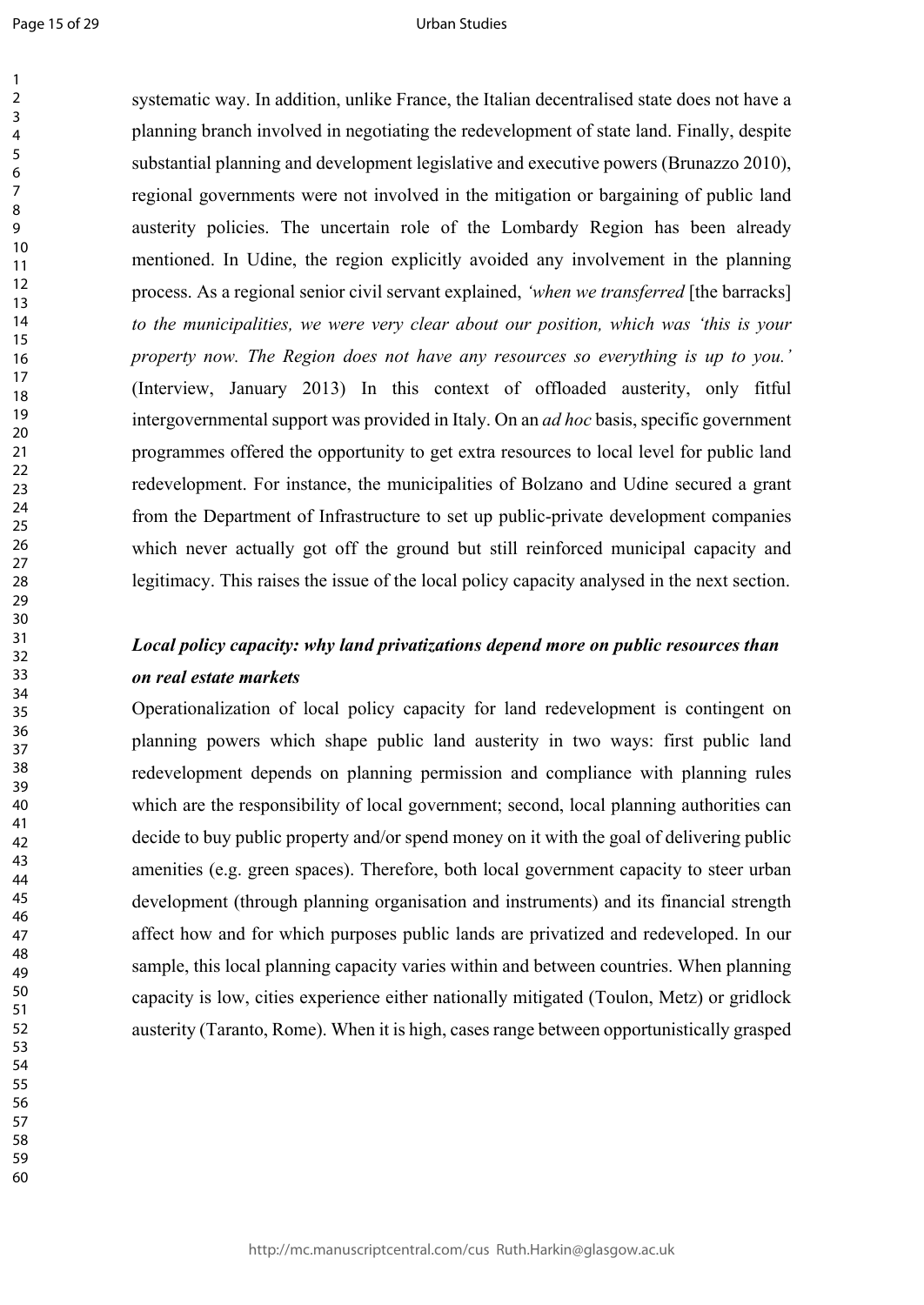by local governments (Nantes, Paris) and locally mitigated austerity (Milan, Bolzano, Udine).

In general, the planning capacity of French cities is high and relies on homogenous organisational arrangements that allow them to play a much more interventionist role in state property privatisation. Combined with the national policies described above, this helps account for the more homogenous and redistributional focus of developments. First, over the last two decades, local governments have invested significantly in public land redevelopment. Transfers from central to local government (*dotation globale de fonctionnement*) stopped increasing in 2009 and have been decreasing since 2014. Similarly, local investments grew and then remained stable for thirty years until 2014 when they started to decline (-8% p.a.). In other words, public land austerity policies were not coupled with local budget austerity until the mid-2010s. More specifically – and this is a key difference with Italy – these public funds were used for spatial planning and development: local governments bought, remediated and redeveloped land before reselling it to real estate developers. A former manager of the municipal development company in charge of the Clichy Batignolles redevelopment project in Paris explains: '*anyway, it costs the municipality money. […] But, if we adopt a purely economic mindset and consider that 'in any case, any spending must be balanced', we would not carry out this kind of redevelopment'* (Interview, April 2012). French municipalities have thus taken charge of the redevelopment of state properties, considering it to be part of their responsibility.

Secondly, French local planning authorities have longstanding expertise in urban development. In all cases, railway and military sites have been redeveloped by (semi) public French development companies that liaised between the public landowner and the real estate developers. These companies are economically and politically controlled by local governments (i.e., municipalities or metropolitan bodies) and almost all of them receive local subsidies to help balance their budgets (development income must balance development costs). However, this local intervention capacity also varies significantly between cities. Annual investment from the City of Paris is 70 times greater than Metz,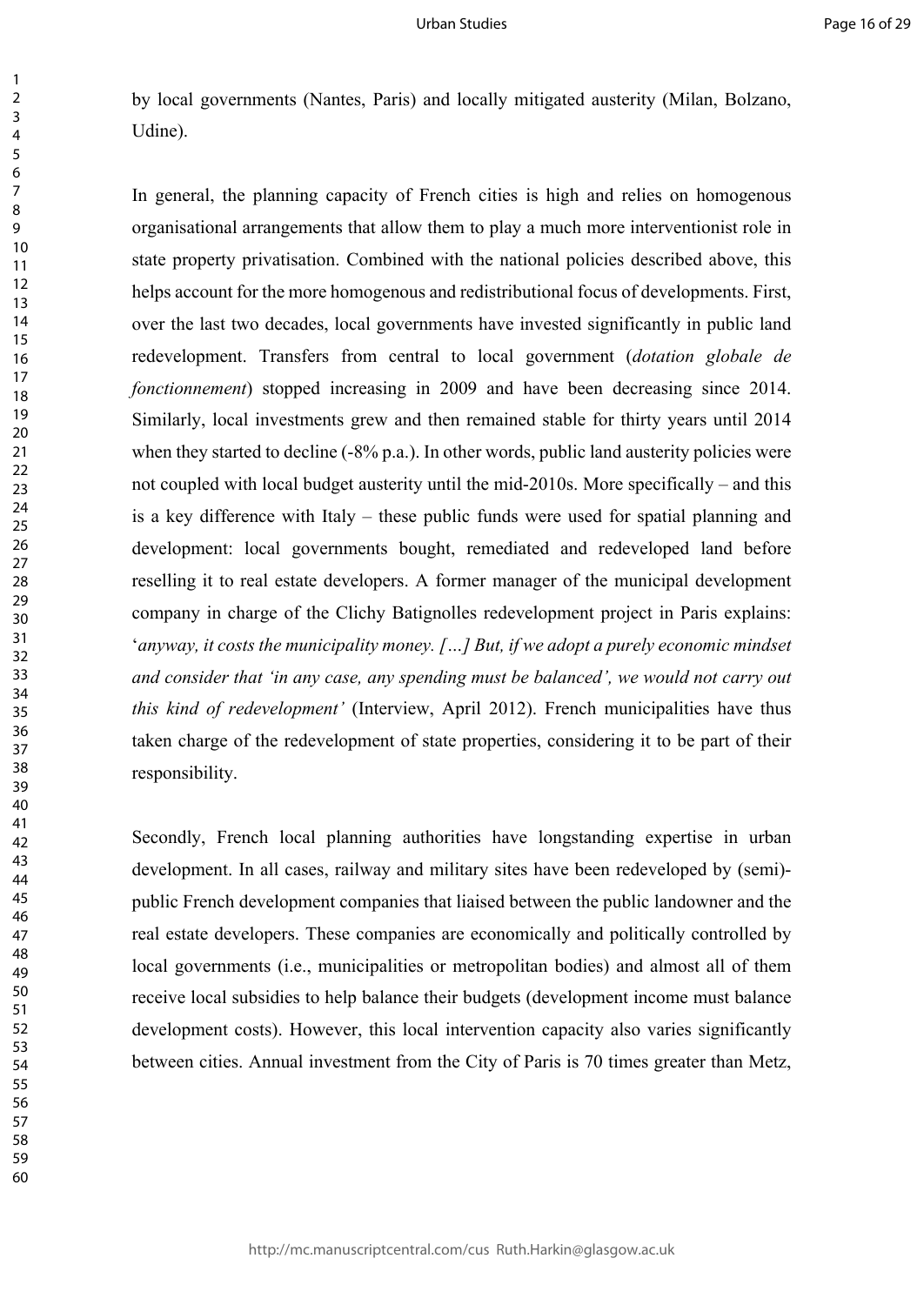#### Urban Studies

36 times Toulon and 28 times Nantes (disproportionally higher, even after considering size differences). Organisational strength also varies. During the last three decades, the city of Nantes (and its agglomeration) has been able to deliver quality projects autonomously (Pinson 2009) earning it praise as a 'successful model' both nationally and in international networks. By contrast, the city of Toulon, characterised historically by its dependence on publicly-owned military infrastructure, has displayed limited urban development capacity (Artioli 2013).

Italian local governments have lower financial and organisational resources for redeveloping public real estate than their French counterparts. Combined with intergovernmental offloading, their limited investment capacity and greater reliance on market actors in development helps account for the failures and uncertainties of public property privatization and redevelopment in Italy as well as the preference for profitdriven developments. First, in Italy the contraction of local investment started a decade earlier than in France: local fiscal austerity did not allow local governments to mitigate national public land austerity policies. Between 2004 and 2014, municipal investment fell by 110%<sup>4</sup> . In a context of structurally limited local government fiscal autonomy, this hampered their ability to invest in public property redevelopment. Furthermore, in the context of a loose and non-redistributional national public property redevelopment framework, there are sharp differences between local governments. The cities of Taranto and Rome have had to contend with debt crises that led central government to appoint special commissioners to take charge of the local finances during the 2000s. The municipality of Taranto has produced public land redevelopment expertise only rarely and intermittently (linked to the specific goals and connections of the deputy-mayors in charge of planning). Conversely, without actually investing, the municipality of Milan has been quite active since 2016 in developing expertise, strategic documents and in organising public consultations to frame future developments.

Result based on the data of Istat, *Serie storiche, finanza degli enti locali*, URL:

http://seriestoriche.istat.it/fileadmin/documenti/Tavola\_22.14.xls (accessed 9 October 2017).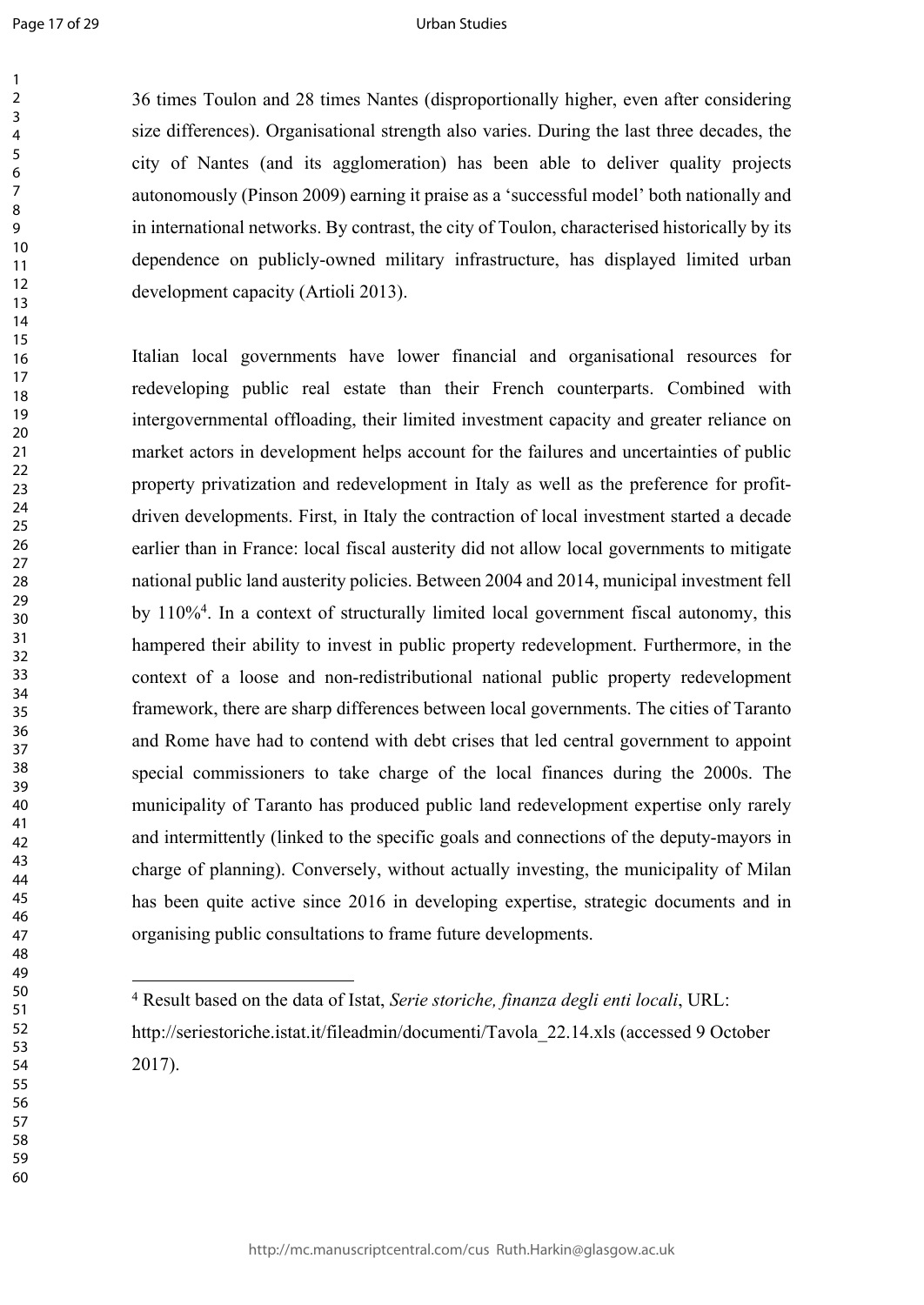Second, the Italian planning system is organised around a much less interventionist role for the public sector and a stronger dependence on market actors who are expected to intervene in development at a very early stage and to handle financial and organisational matters. French-style local intermediation between public land ownership and the open market does not exist. In fact, Italian local governments have the opposite goal: to balance their budgets, they need resources and must negotiate the construction of public facilities with private developers based on development fees. Furthermore, this division of labour where the private sector is expected to drive public real estate privatisations has made the latter more dependent on the real estate market. Given the decade-long Italian real estate crisis, the large scale and uncertainties of redevelopment projects, private actors have been reluctant to engage with the process. As a politician in charge of Ministry of Defence issues in Udine argues: '*If the crisis was not there… because it is not enough to change the zoning, it is also necessary to have the money to deal with it and today neither the public nor the private sector have the money*' (Interview, January 2012)*.* This was the case even with the most attractive Italian real estate investments in Rome and Milan.

Real estate and land markets are indeed the main factors through which the socioeconomic context influences public land austerity policies. But empirically, our study revealed that they are not a primary factor in explaining either the processes or the content of public land sales and redevelopment. To control for this, our sample included, for each country, cities with very different real estate markets. However, sales and redevelopments were initiated more systematically and extensively in France than in Italy regardless of subnational real estate market variations. Counterfactually, if tight real estate markets directly influenced the launch of redevelopment projects, this would have happened in the attractive cities of Milan or Rome which was not the case. However, these markets constitute a secondary factor as they set the pace of land redevelopment projects. Indeed, the Paris example of Clichy Batignolles is the only redevelopment project from our sample that has been completed. Once the land was serviced by the municipality, real estate developers for the purchase of plots of land were easily found. Conversely, despite the local and intergovernmental resources mobilised in Metz, the depressed market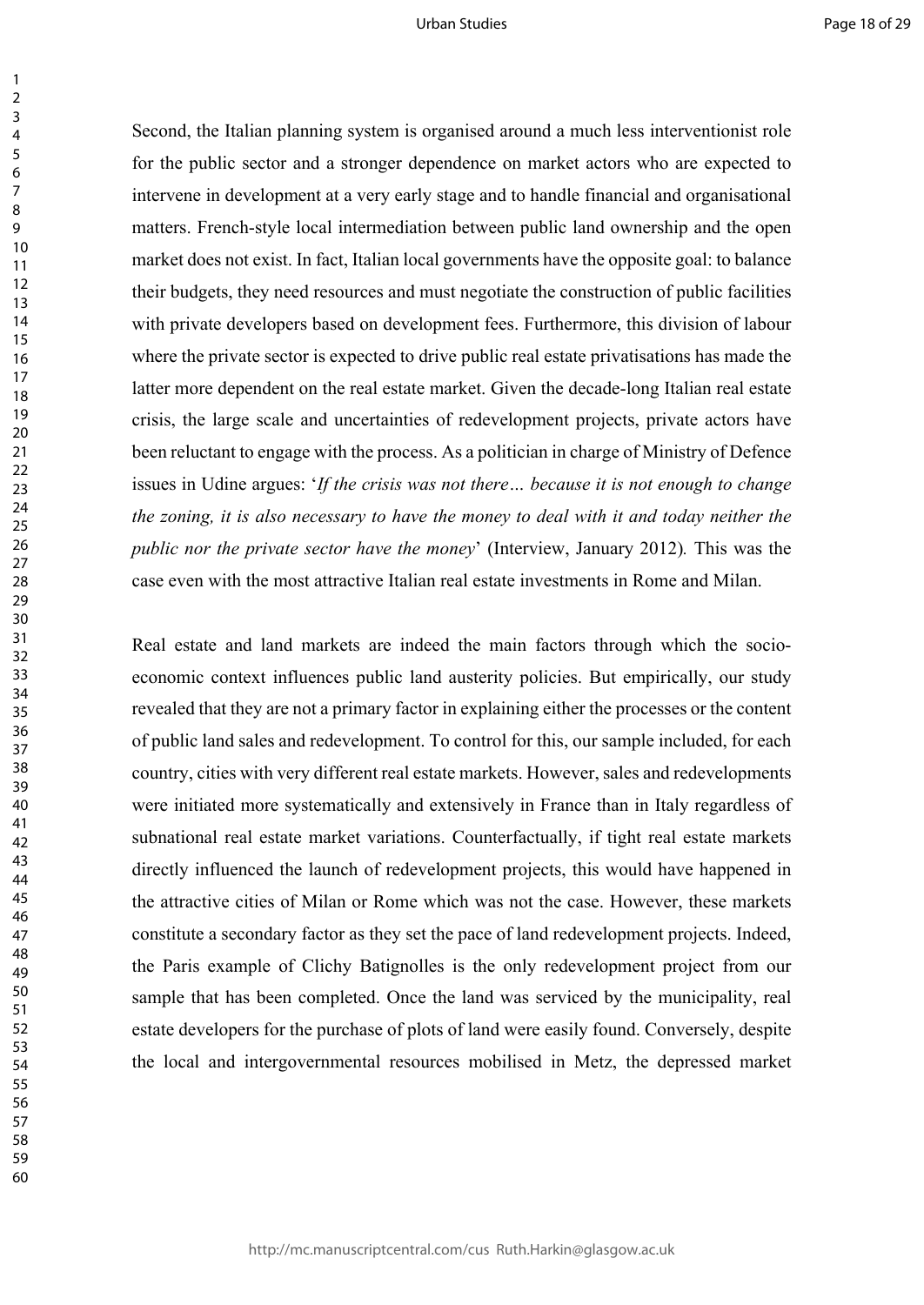#### Urban Studies

conditions clearly slowed down the redevelopment project. In other words, the early stages of land privatization depend more on public resources than on real estate markets.

## **Varieties of austerity policies: compromise and routine in France, conflict and selforganization in Italy**

The specific local policy capacity and intergovernmental system configuration highlighted by the comparative model delineates two trajectories of local adaptation to public land austerity policies in France and Italy. In France, public land austerity was mitigated and land often seized in an opportunistic manner by local governments to deliver their policy agendas. Intergovernmental support played a crucial role in framing negotiations between the public landowner and the local planning authority. It also included redistributional development programmes that reversed the dominant debtdriven policy and produced affordable housing and/or other public facilities. In many cases, the financial and planning resources of local authorities allowed them to intervene directly in public land redevelopment. Despite differences in the level of resources available to them, they were still operating in a relatively supportive intergovernmental system.

It can be argued that this negotiated and mitigated public land austerity functioned as a compromise between the conflicting goals, tools and constituencies of public debt policies that oppose investors and creditors and citizens' social rights (for a similar argument, see Piganiol 2017). While this may seem paradoxical, one result is that several local governments have taken advantage of privatisations to steer public land redevelopment in politically rewarding directions (i.e. flagship projects with appealing public spaces). This compromise and its political benefits also offer insights into why the opposition to public land sales has been virtually non-existent in France. Particularly if we compare it to the Italian case, privatisation and redevelopment appear to be politically legitimate issues. Challenges were limited and targeted specific aspects of the redevelopment project without snowballing into a general debate about the future of public land.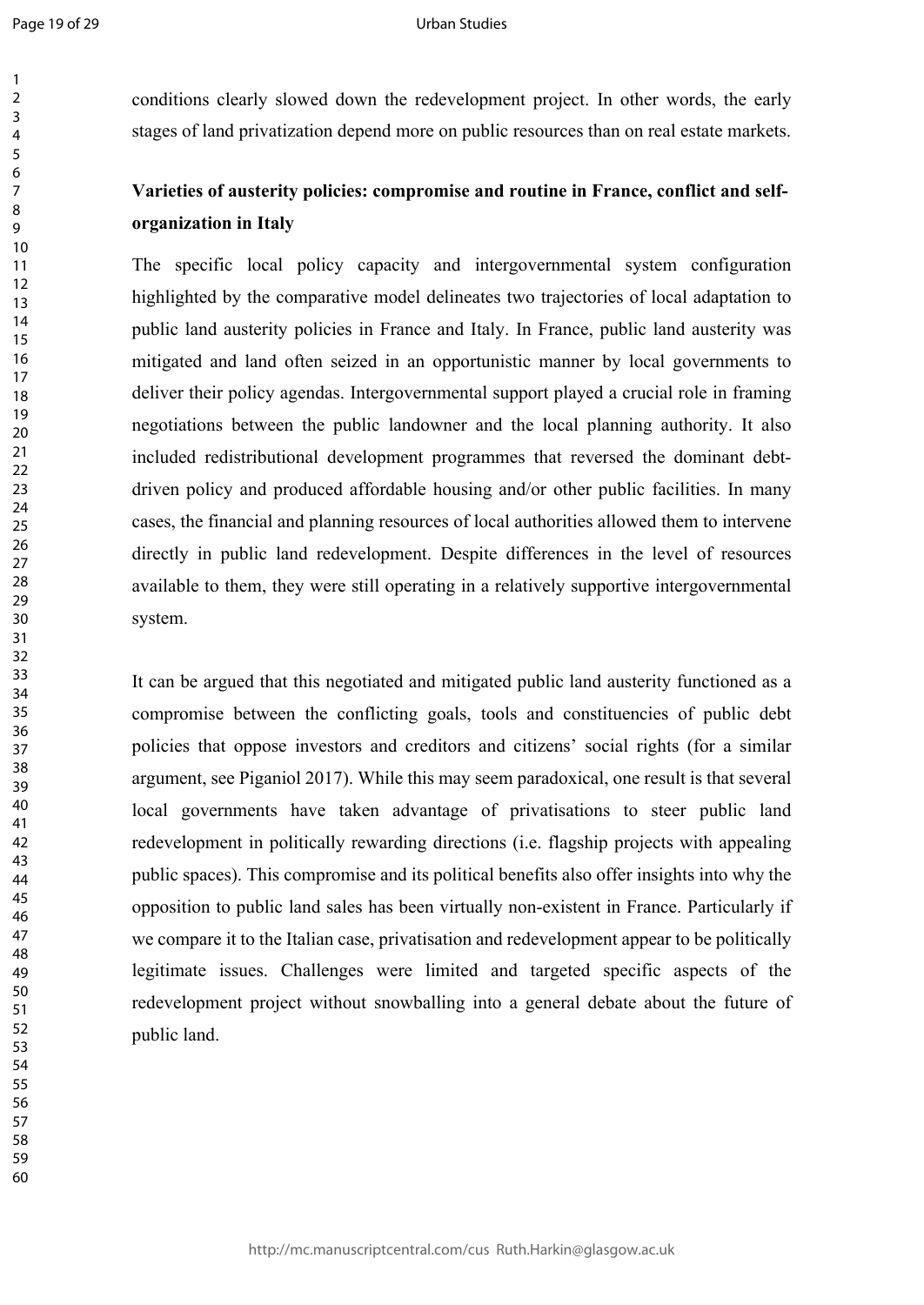However, it is quite clear that the viability of this compromise also relies on local government resources. Indeed, the costs of this privatisation have to a large extent been transferred to local governments who have been key investors in these redevelopment processes. This situation is unlikely to last. We have already described the decreasing transfers from central government. This situation could get worse as the government elected in 2017 plans to remove the council tax (*taxe d'habitation*), one of the main resources of municipalities (with expected compensation from central government). French bargained austerity is therefore likely to move closer to Italian gridlock austeritytype situations.

In the Italian case, local mitigation of public land austerity is limited. Here, the pressures inherent in public land privatizations have been accentuated by those austerity measures entailing a long-term reduction in financial transfers from central to local government. The intergovernmental system offers neither 'hand-holding' nor resources other than on an *ad hoc* basis. Public land transformation thus functions through a 'double' austerity where lack of intergovernmental mitigation combines with severe financial constraints imposed on local governments.

It is in this context that local expectations about redeveloping land to provide public facilities were highest and privatisation of public land was challenged the most. In Rome, Milan, Bolzano and Taranto, the local debate about the future of public land was – and still is – very heated, nurtured by groups that include academics, trade unions and neighbourhood, housing and other social movements, each favouring different forms of action (from public petitioning to squatting). They call for the redevelopment of public land as a response to the lack of public goods (i.e., affordable housing, cultural facilities, etc.). In Rome for instance, the citywide committee opposed to the private redevelopment of military barracks took the evocative name of '*Committee for the public use of barracks*'. Unlike France, where this kind of argument is absent, they contest the very issue of public land privatisation and advocate common or public tenure and uses.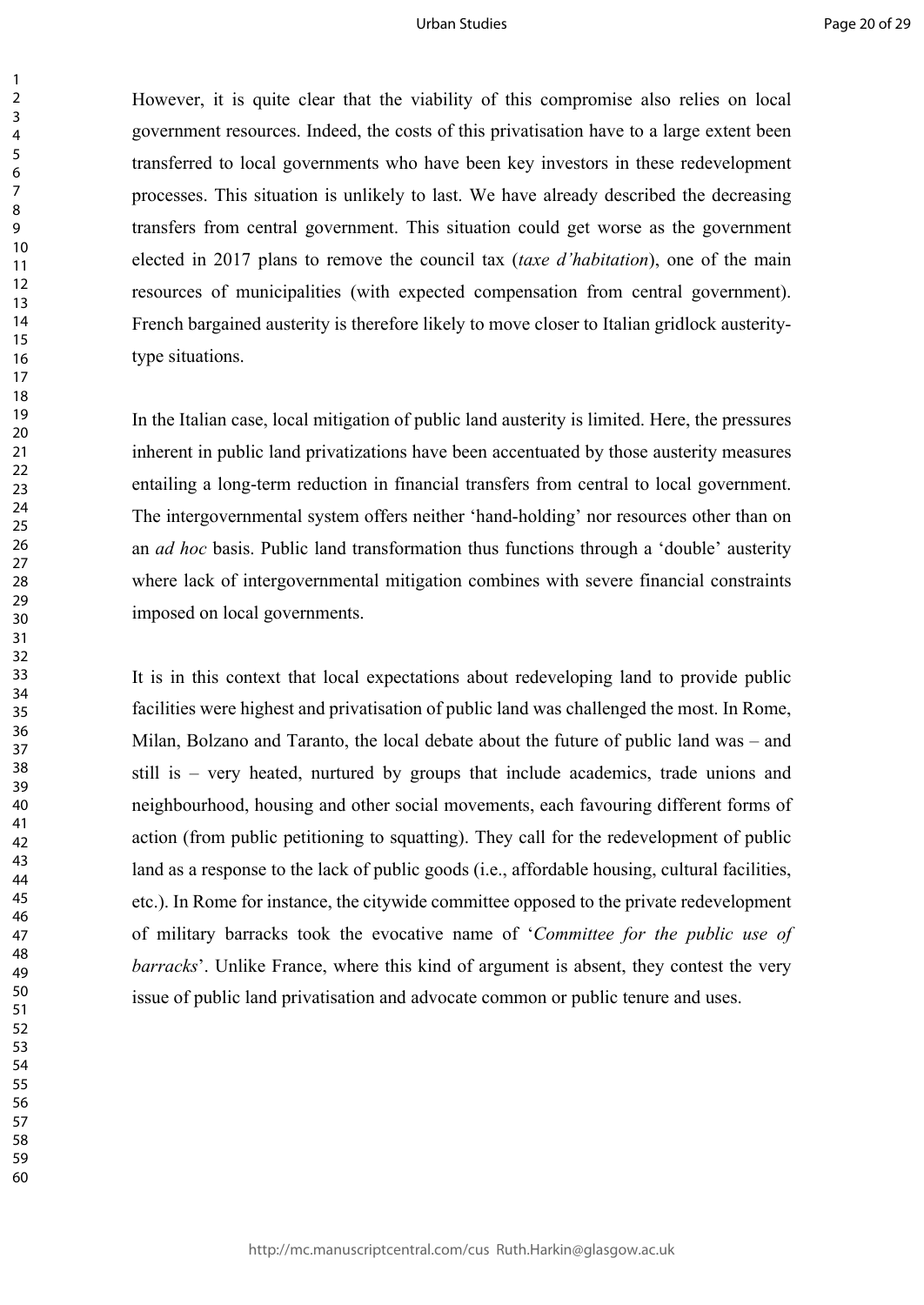#### Urban Studies

This result raises questions concerning the politics of urban austerity*.* Indeed, routinized land privatization in France predetermines 'who gets what, when, and how' in the words of Laswell, and thus frames the political deal. In Italy however, decision-making uncertainties require more bargaining between public organisations and citizens while the lack of resources and redistributional measures in public land redevelopment make this bargaining more contentious and produce conflicts that further paralyse local adaptation to public land austerity policies. Interestingly, this situation has resulted in recent developments that promote other uses of Italian public real estate. On the one hand, 'selforganised' initiatives that promote generally temporary profit and non-profit activities (additional welfare amenities, co-working spaces, markets, artists' residences, labs, etc.) are flourishing (Patti and Polyak 2016). Again, these vary greatly from city to city, depending on both local social capital and support for local policies (Mangialardo and Micelli 2017). On the other hand, central government has recognised that part of public property can be used to support the production of local public goods. The agency in charge of managing public real estate has recently been implementing national programs of this type (e.g. '*Valore Paese Fari*', '*Cammini e Percorsi*') as well as specific projects, usually in third-tier cities and rural areas, while maintaining rent maximising strategies in larger cities.

## **Conclusion**

This article contributes to an understanding of urban austerity by comparing public land disposal policies in France and Italy. For the past two decades, state reforms have recast not only management approaches, but the very idea of the public sector as landowner. However, empirically, there is a disparity between equivalent austeritarian-neoliberal reforms that cross national (French and Italian) and sectorial (army and rail) boundaries and the urban consequences of these policies. To make sense of this variation, our study focused on institutional and political variables as factors of differentiation, namely intergovernmental relations and local government capacity. The paper highlights the impact of institutional arrangements in the privatization of public land. Acknowledging that austerity is an encompassing policy paradigm for urban policies in European countries, but departing from the 'offloaded' conceptualization of intergovernmental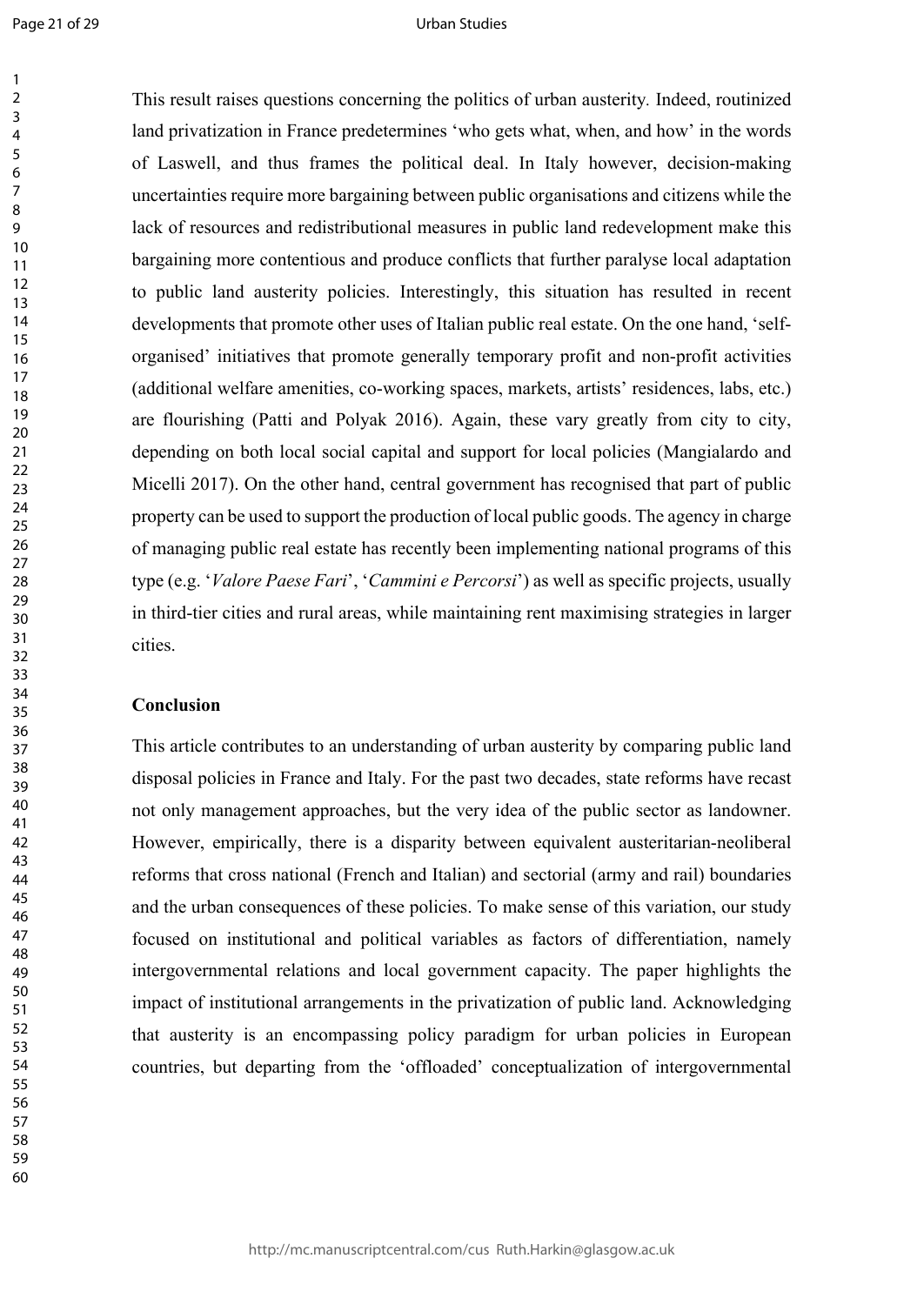relations employed in the literature on this topic, and not forgetting that local authorities may maintain resources and agency, the paper has offered and used a new analytical and comparative framework for making sense of urban austerity policies. Combining the variables of the intergovernmental system and local policy capacity provides four types that characterize local adaptations to austerity whether it is mitigated locally, nationally, both (i.e. opportunistically grasped by local governments) or neither of the two (i.e. gridlock austerity).

This model was developed to analyse public land austerity policies and therefore focuses on the field of land policy and related urban development arrangements. Consequently, it highlights the crucial role of both the resources provided by the intergovernmental system and local policy capacity in mitigating the effects of a state land austerity policy. If not supplemented by public investment, the policy of state land privatization is likely to produce unequal cities or gridlock redevelopment in cases of real estate market slack as observed in Italy.

More generally, the proposed model helps to analyse two different trajectories in 'mostsimilar' French and Italian cases, i.e. to demonstrate the role of the intergovernmental system and local planning capacity to shape urban austerity processes. In this sense, the comparative model is heuristic. For future research, we thus suggest that it could be used to compare urban austerity in other policy fields such as welfare, public utilities or sustainable development policies in cities.

#### **References**

Adisson F (2018) From state restructuring to urban restructuring: The intermediation of public landownership in urban development projects in France. *European Urban and Regional Studies* 25(4): 373-90.

Adisson F (2015) *De l'aménagement du territoire au réaménagement des terrains de l'Etat. Politiques et projets de reconversion urbaine du domaine ferroviaire en France et en Italie*. PhD Thesis, Politecnico di Milano and Université Paris-Est.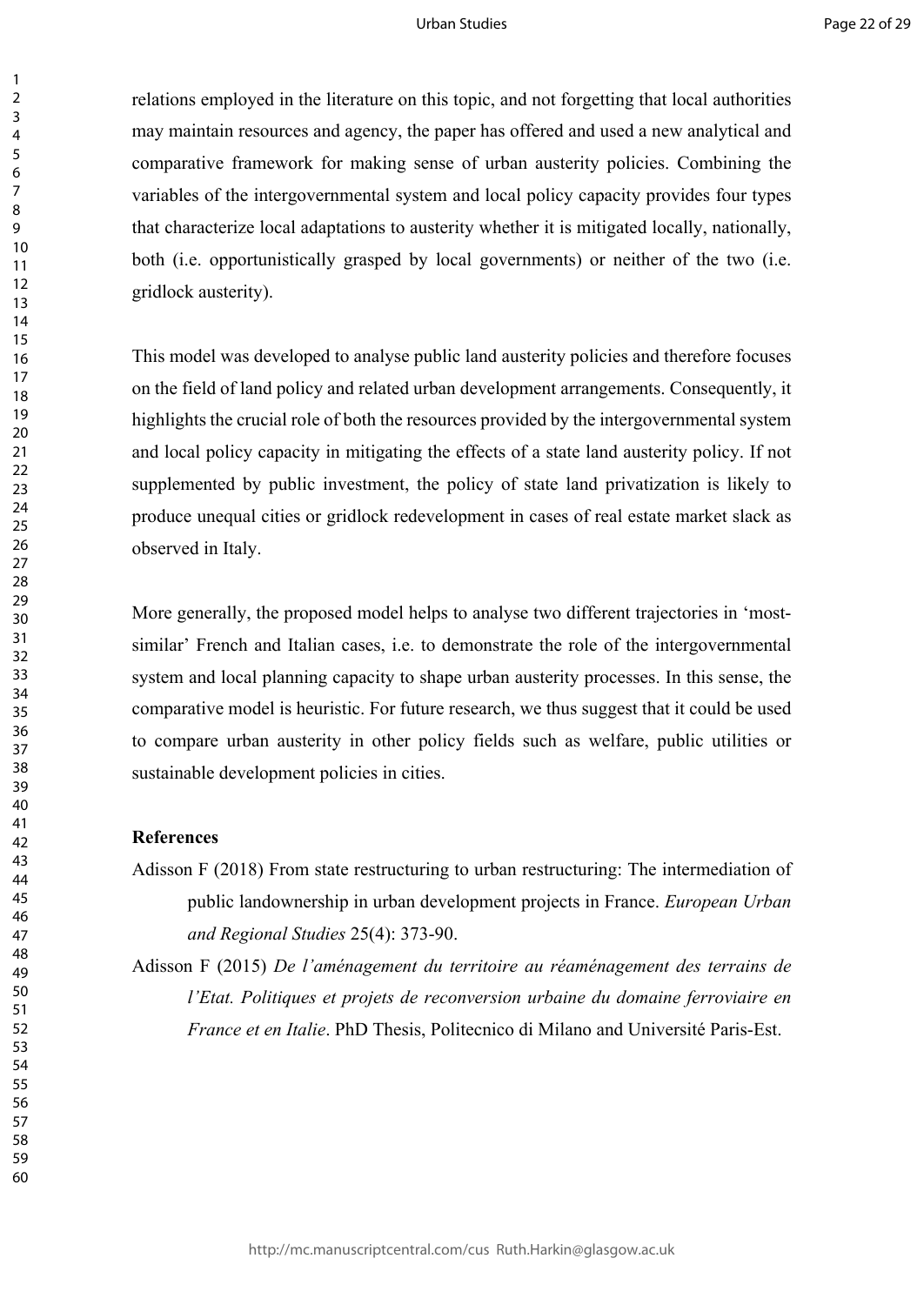#### Urban Studies

- Artioli F (2016) When Administrative Reforms Produce Territorial Differentiation. How Market-Oriented Policies Transform Military Brownfield Reconversion in France (1989–2012). *Environment and Planning C: Government and Policy* 34(8): 1759 ‑75.
	- Artioli F (2014) *L'armée, les villes, l'État. Restructurations militaires et politiques urbaines: les transformations de l'intégration territoriale en France et en Italie*. PhD Thesis, Science Po Paris.
	- Artioli F (2013) The Navy and the city: conflict, cooperation and political competition in the urban governance of Toulon. *Urban Research & Practice* 6 (1): 75‑94.
	- Besussi E (2013, August) Asset-Rich and Income-Poor. Emerging Mixed Modes of Urban Governance under Fiscal Crisis. Paper presented at the RC21 Conference, Berlin.
	- Blyth M (2013) *Austerity: The history of a dangerous idea*. New York: Oxford University Press.
	- Brunazzo M (2010) Italian Regionalism: A Semi-Federation is Taking Shape Or is It?. In Baldersheim H and Rose EL (eds) *Territorial Choice: The Politics of Boundaries and Borders*. New York: Palgrave Macmillan, pp. 185–97.
	- Chorianopoulos I and Tselepi N (2017) Austerity urbanism: Rescaling and collaborative governance policies in Athens. *European Urban and Regional Studies*. DOI: 10.1177/096977641773330.
	- Christophers B (2017) The State and Financialization of Public Land in the United Kingdom. *Antipode* 49(1): 62–85.
	- Davies J and Blanco I (2017) Austerity urbanism: Patterns of neo-liberalisation and resistance in six cities of Spain and the UK. *Environment and Planning* A 49(7): 1517-36.
	- Della Porta D (2008) Comparative analysis: case-oriented versus variable-oriented research. In Della Porta D and Keating M (eds) *Approaches and Methodologies in the Social Sciences: A Pluralist Perspective*. Cambridge: Cambridge University Press, pp. 198‑222.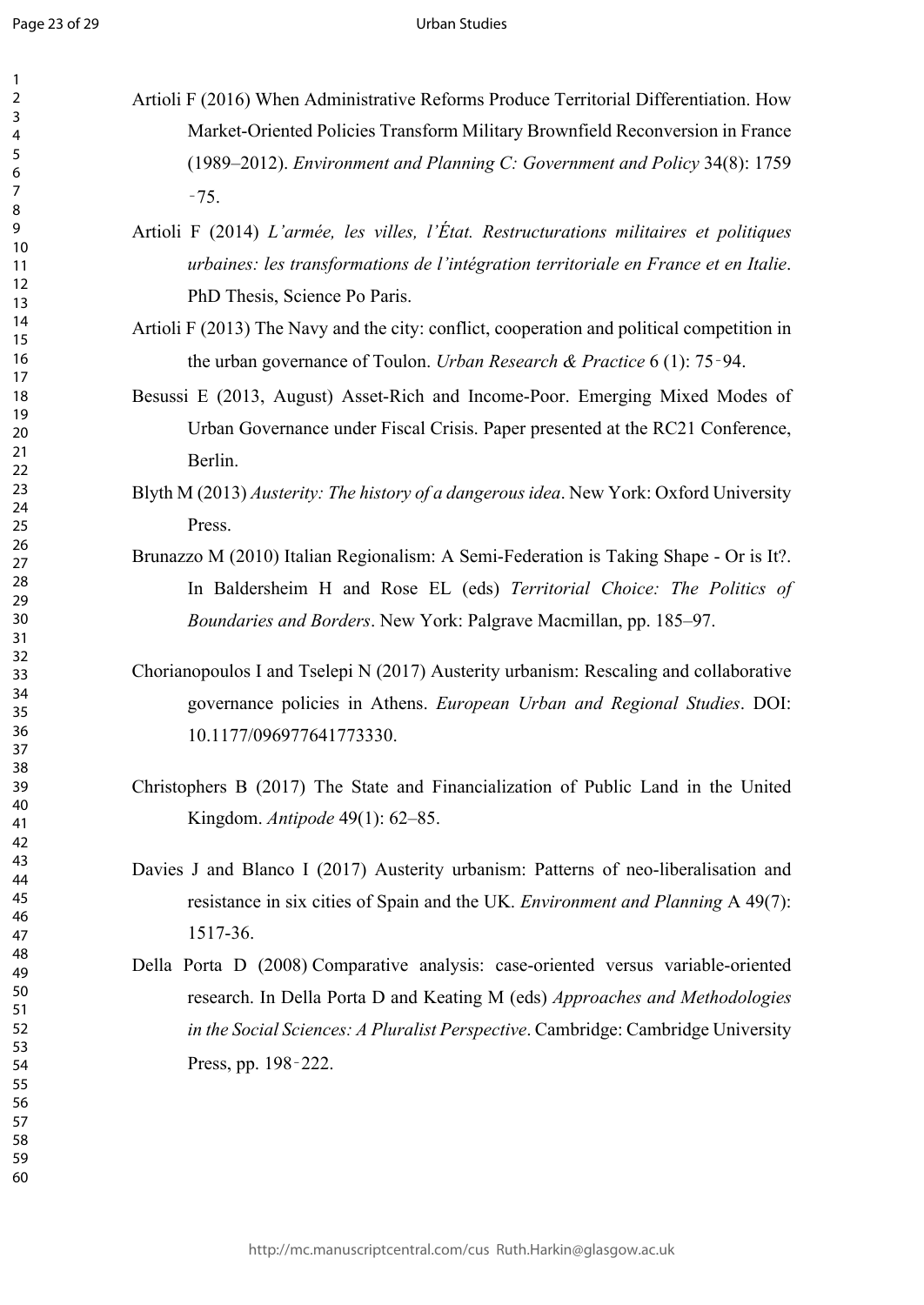- Directorate General for Regional and Urban Policy (1997) *The EU Compendium of Spatial Planning Systems and Policies*. Brussels: European Commission.
- Eidelman G (2016) Rethinking Public Land Ownership and Urban Development: A Canadian Perspective. *Cities* 55: 122–26.
- Gastaldi F and Camerin F (2017) Processi di dismissione degli immobili militari. Temi e problemi aperti per la rigenerazione urbana in Italia. *Scienze Regionali* 16(1): 103- 20.
- Gerring J (2007) *Case Study Research: Principles and Practices*. Cambridge and New York: Cambridge University Press.
- Goldsmith MJ and Page EC (2010) *Changing Government Relations in Europe: From Localism to Intergovernmentalism*. New York: Routledge.
- Gray M and Barford A (2018) The Depths of the Cuts: the Uneven Geography of Local Government Austerity. *Cambridge Journal of Regions Economy and Society* 11(3): 541-63.

Haila A (2016) *Urban Land Rent: Singapore as a Property State*. Oxford: Wiley.

- Haussermann H and Haila H (2004) The European City: A Conceptual Framework and Normative Project. In Kazepov Y (ed) *Cities of Europe. Changing Contexts, Local Arrangements and the Challenge to Social Cohesion*, Malden: Blackwell, 43–63.
- Hood C (1998) *The Art of the State: Culture, Rhetoric, and Public Management*. Oxford: Oxford University Press.
- Hyötyläinen M and Haila A (2018) Entrepreneurial Public Real Estate Policy: The Case of Eiranranta, Helsinki. *Geoforum* 89: 137-44.
- Kantor P, Savitch HV and Vicari Haddock S (1997) The Political Economy of Urban Regimes A Comparative Perspective. *Urban Affairs Review* 32(3): 348–77.
- Keating M (2013) *Rescaling the European State: The Making of Territory and the Rise of the Meso*. Oxford: Oxford University Press.
- Kivell PT and McKay I (1988) Public Ownership of Urban Land. *Transactions of the Institute of British Geographers* 13(2): 165–78.
- Lobao LM and Adua L (2011) State Rescaling and Local Governments' Austerity Policies across the USA, 2001–2008. *Cambridge Journal of Regions, Economy and Society* 4(3): 419–35.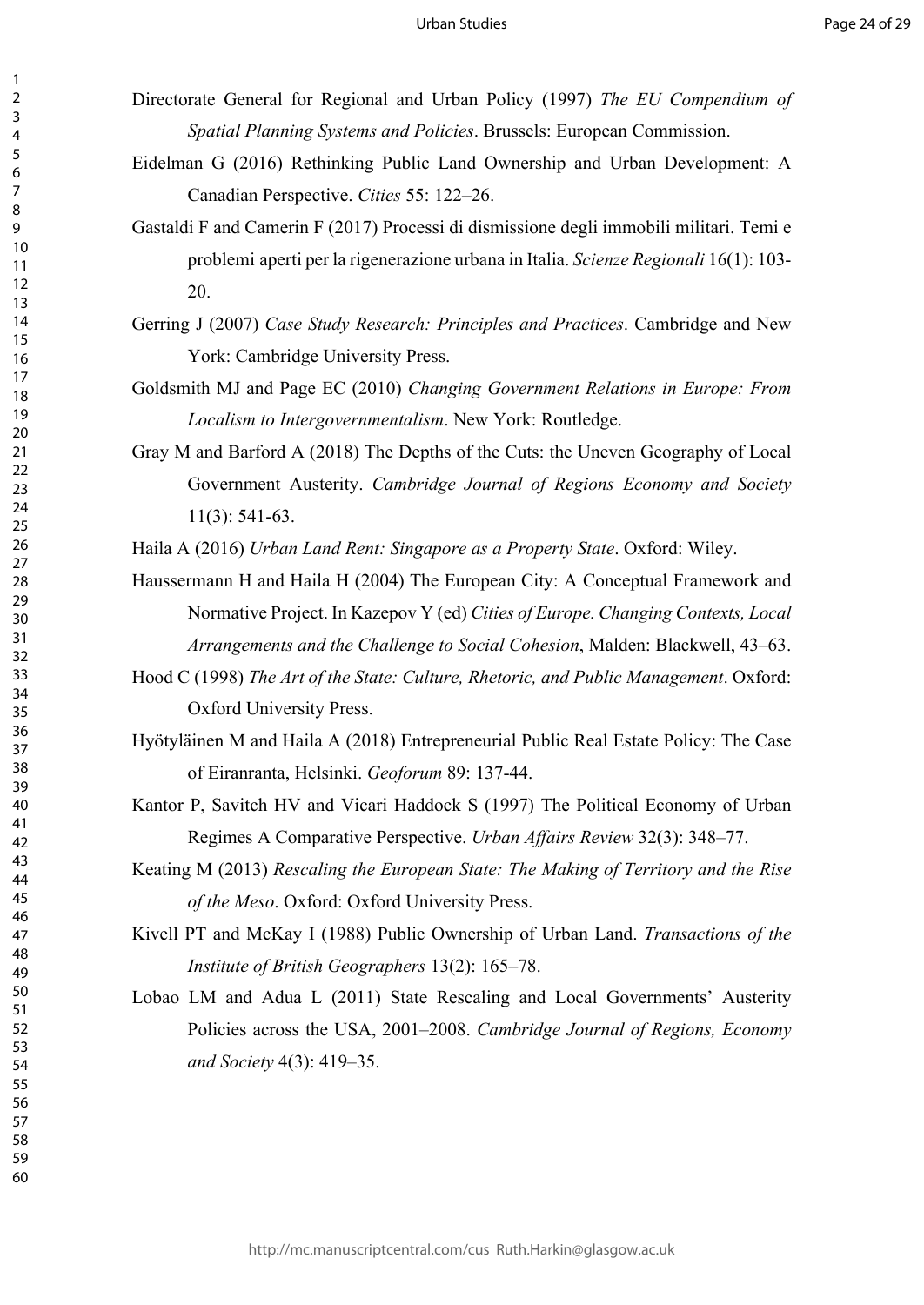#### Urban Studies

- Mangialardo A and Micelli E (2017) From Sources of Financial Value to Commons: Emerging Policies for Enhancing Public Real-Estate Assets in Italy. *Papers in Regional Science*. DOI: 10.1111/pirs.12310.
	- Meegan R, Kennett P, Jones G and Croft J (2014) Global Economic Crisis, Austerity and Neoliberal Urban Governance in England. *Cambridge Journal of Regions, Economy and Society* 7(1): 137–53.
	- Ministère de la Defense Mission pour la Réalisation des Actifs Immobiliers (2006) *Réussir la reconversion d'un site militaire ou industriel*. Issy-les-Moulineaux: ESF.
	- Monastiriotis V (2011) Making Geographical Sense of the Greek Austerity Measures: Compositional Effects and Long-Run Implications. *Cambridge Journal of Regions, Economy and Society* 4(3): 323–37.
	- Patti D and Polyak L (2016) From Austerity to Self-Organization. The Changing Landscape of Social Services and Infrastructures in Rome. In Schönig B and Schipper S (eds) *Urban Austerity. Impacts of the Global Financial Crisis on Cities in Europe*. Berlin: Theater der Zeit, pp. 128–43.
	- Peck J (2012) Austerity Urbanism. American Cities under Extreme Economy. *City* 16(6): 626–55.
	- Peck J and Whiteside H (2016) Financializing Detroit. *Economic Geography* 92(3): 235– 68.
	- Piganiol M (2017) Le prix du compromis politique. *Revue française de sociologie* 58(2): 267–93.
	- Pike A, Coombes M, O'Brien P and Tomaney J (2016) Austerity states, institutional dismantling and the governance of sub-national economic development: the demise of the regional development agencies in England. *Territory, Politics, Governance* 6(1): 118–44.
	- Pinson G (2009) *Gouverner la ville par projet : urbanisme et gouvernance des villes européennes*. Paris: Les Presses de Sciences Po.
	- Ritchie J, Lewis J and Elam G (2003) Designing and Selecting Samples. *Qualitative Research Practice*. London: SAGE Publications Ltd, pp. 77‑108.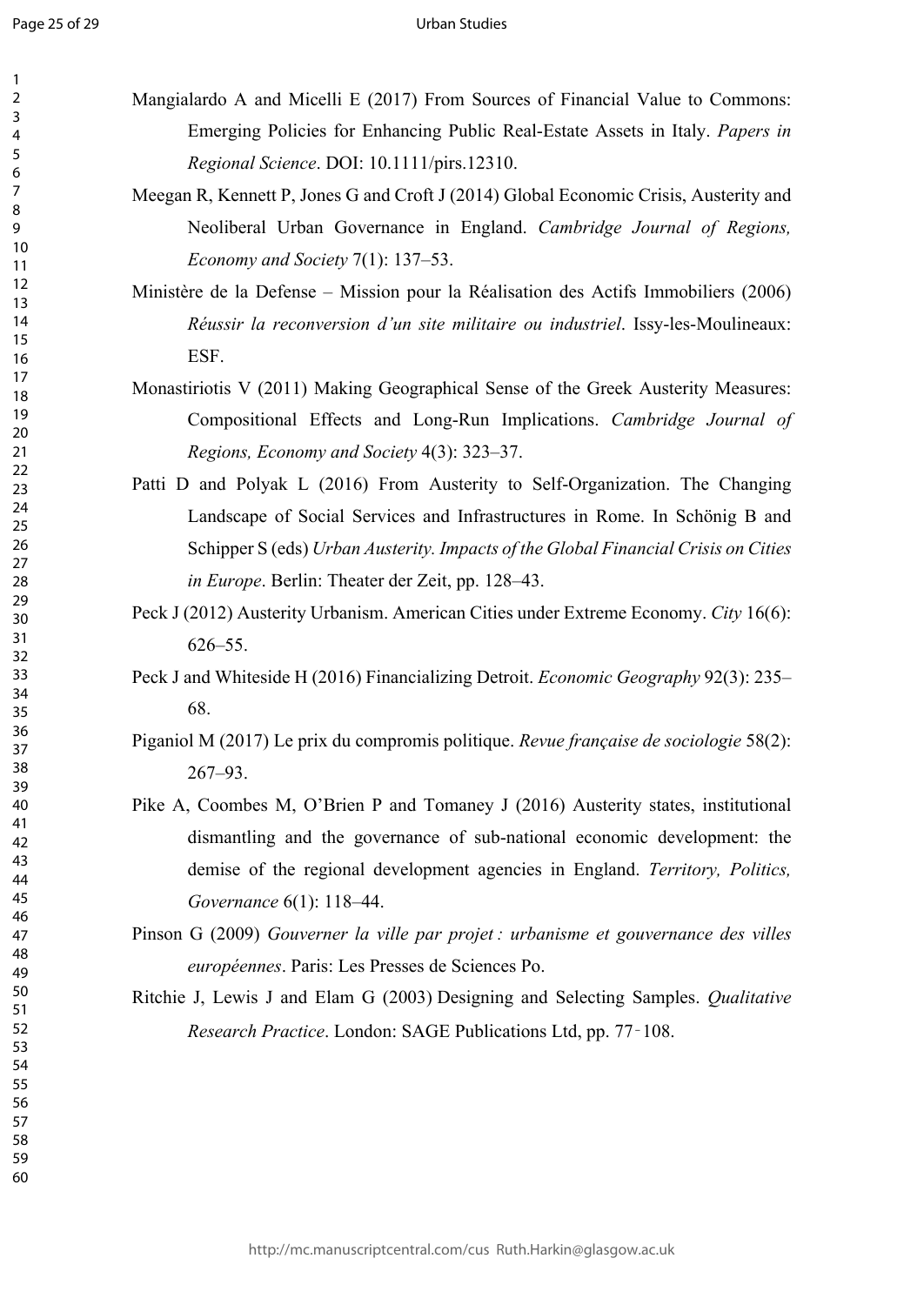- Stoker G (1995) Regime Theory and Urban Politics. In Judge D, Stoker G and Wolman H (eds) *Theories of Urban Politics*. Thousand Oaks: SAGE, pp. 54–71.
	- Storper M (2016) The Neo-Liberal City as Idea and Reality. *Territory, Politics, Governance* 4(2): 241–63.
	- Streeck W (2014) The Politics of Public Debt: Neoliberalism, Capitalist Development and the Restructuring of the State. *German Economic Review* 15(1): 143–65.
- Tarrow SG (1977) *Between Center and Periphery. Grassroots Politicians in Italy and France*. New Haven: Yale University Press.
- Whiteside H (2017) The State's Estate: Devaluing and Revaluing 'Surplus' Public Land in Canada. *Environment and Planning A*. DOI: 0308518X17723631.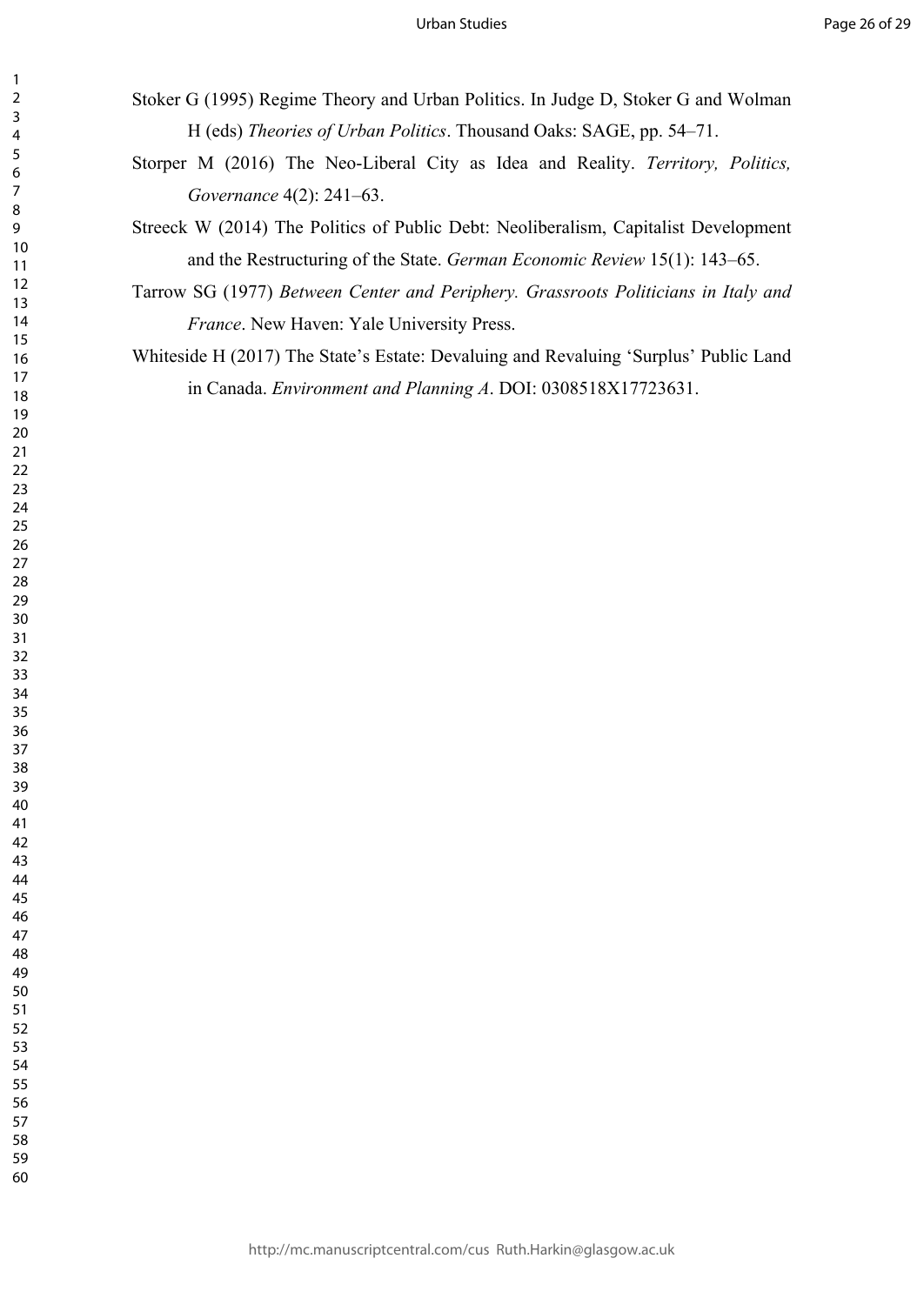## **Table 1.** The case-studies

| Country                                                     | <b>City</b> | <b>Administrative</b><br>position within<br>the country | Local<br>planning<br>capacity | <b>Economic</b><br>position within<br>the country | Real estate<br>prices<br>(compared<br>to other<br>urban areas<br>in the<br>country) | <b>Real estate</b><br>prices<br>$(E/\text{sq.m for})$<br>residential,<br><b>June 2017)</b> |
|-------------------------------------------------------------|-------------|---------------------------------------------------------|-------------------------------|---------------------------------------------------|-------------------------------------------------------------------------------------|--------------------------------------------------------------------------------------------|
| France<br>(redistributional<br>intergovernmental<br>system) | Paris       | National capital                                        | High                          | Global city                                       | High                                                                                | 8796                                                                                       |
|                                                             |             | Nantes Regional capital                                 | High                          | First-tier city                                   | Medium                                                                              | 2704                                                                                       |
|                                                             |             | Toulon Provincial capital                               | Medium                        | Second-tier city                                  | Medium                                                                              | 2379                                                                                       |
|                                                             |             | Metz Provincial capital                                 | Medium                        | Second-tier city                                  | Low                                                                                 | 1683                                                                                       |
| Italy<br>(offloading<br>intergovernmental<br>system)        | Rome        | National capital                                        | Low                           | First-tier city                                   | High                                                                                | 3189                                                                                       |
|                                                             |             | Milan Regional capital                                  | Medium                        | Global city                                       | High                                                                                | 3236                                                                                       |
|                                                             |             | Bolzano Provincial capital                              | High                          | Second-tier city                                  | High                                                                                | 3483                                                                                       |
|                                                             |             | Udine Provincial capital                                | Medium                        | Second-tier city                                  | Low                                                                                 | 1388                                                                                       |
|                                                             | Taranto     | Provincial capital                                      | Low                           | Second-tier city                                  | Low                                                                                 | 1102                                                                                       |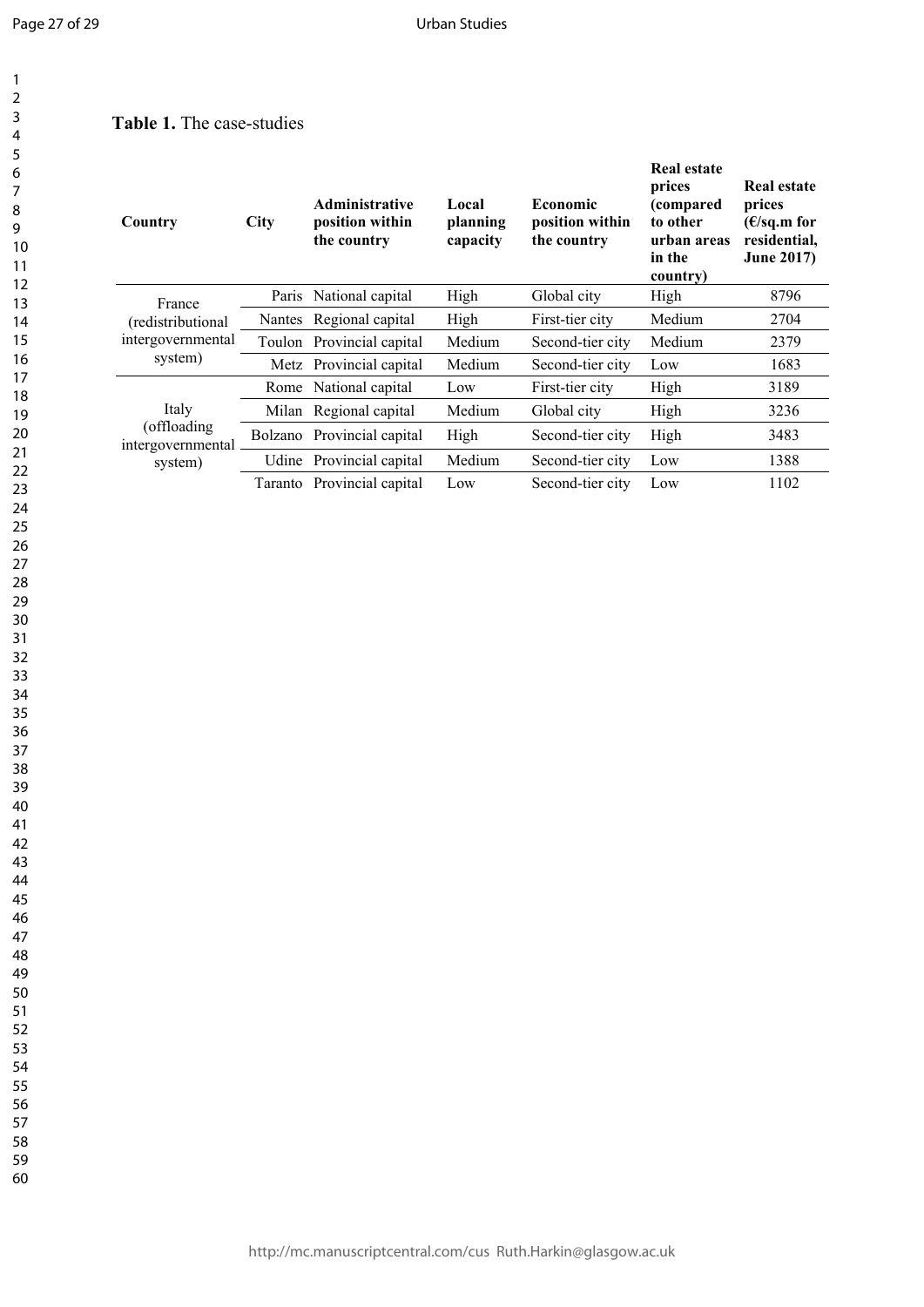### **Table 2.** Sale and redevelopment of public assets in French and Italian cities

| Sale and redevelopment<br>outputs     | <b>French cities</b>                                                      | <b>Italian cities</b>                                                                      |
|---------------------------------------|---------------------------------------------------------------------------|--------------------------------------------------------------------------------------------|
| <b>Effectiveness of privatisation</b> | Large<br>More systematic sales and<br>redevelopments                      | Limited<br>Limited number of<br>redeveloped assets,<br>privatisation failures              |
| <b>Procedures</b>                     | Homogeneous and pacified<br>"Routinized" procedures,<br>limited conflicts | Variegated and conflictual<br>High variety of adopted<br>procedures, frequent<br>conflicts |
| <b>Development types</b>              | More redistributional<br>Social housing and public<br>facilities          | <b>Less redistributional</b><br>Rent maximization, socially<br>exclusive redevelopment     |